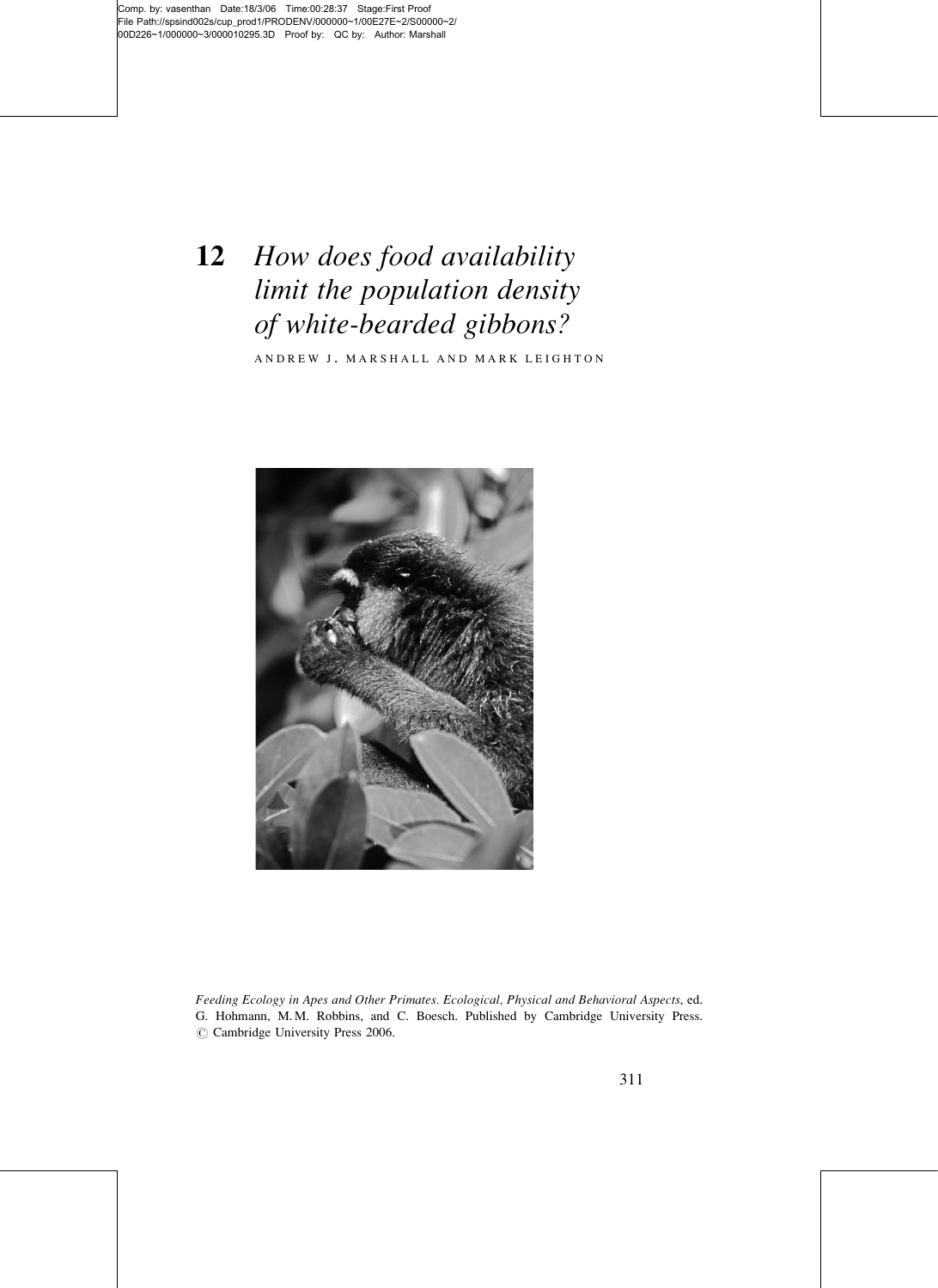# 312 Andrew J. Marshall and Mark Leighton

#### Introduction

For decades primatologists have assumed that food availability is the primary determinant of primate population density (Terborgh & van Schaik, 1987; Davies, 1994). Observations of temporal changes in population density related to food availability have supported this assumption. For example, Dittus (1979) documented a 15% decrease in the size of a population of Toque macaque (Macaca sinica) during a period of reduced food availability. Similarly, populations of vervet monkeys (Cercopithecus aethiops) (Struhsaker, 1973; Lee & Hauser, 1998) and of yellow baboons (Papio cynocephalus) (Hausfater, 1975) also diminished in size when their resource base was reduced. Altmann et al. (1985) reported a 34-fold decrease in the population of yellow baboons in Amboseli over a 15-year period and attributed this decline to drastic environmental change that reduced the availability of highquality food. Finally, the population density of mangabeys (Cercocebus albigena) at Kibale increased over a 20-year period, most likely because the forest was regenerating after logging and the density of mangabey food trees had substantially increased (Olupot et al., 1994).

Comparisons of the same or closely related species at different locations have also provided some insight into the role of food availability in limiting primate populations. However, such studies typically involve populations separated by substantial distances (e.g., McKey, 1978; Oates et al., 1990; Ganzhorn, 1992; Gupta & Chivers, 1999), thereby defying interpretation because of the many potentially confounding factors such as human disturbance (Struhsaker, 1999), biogeographic history (Gupta & Chivers, 1999), and differences in research methodology (Chapman et al., 1999). More recent studies, notably those of Chapman and colleagues (e.g., Chapman & Chapman, 1999) have examined variation in primate densities on a more refined spatial scale and shown that variation in density between sites is correlated with the abundance of food resources.

These results, and many others, suggest that food availability is an important force in limiting primate biomass. This robust conclusion prompts the question of whether there exist specific classes of foods whose abundance sets the carrying capacity for tropical forest primates. A key distinction may be between preferred and fallback foods. Preferred foods are those that are eaten more often than would be predicted based on their availability at any given time (i.e., overselected, sensu Leighton, 1993; Manly et al., 2002). Fallback foods are classified as foods whose use is negatively correlated with the availability of preferred food items across time (Conklin-Brittain et al., 1998). Basic foraging theory (Stephens & Krebs, 1986) suggests that preferred foods are those that can be efficiently harvested (i.e., yield high energy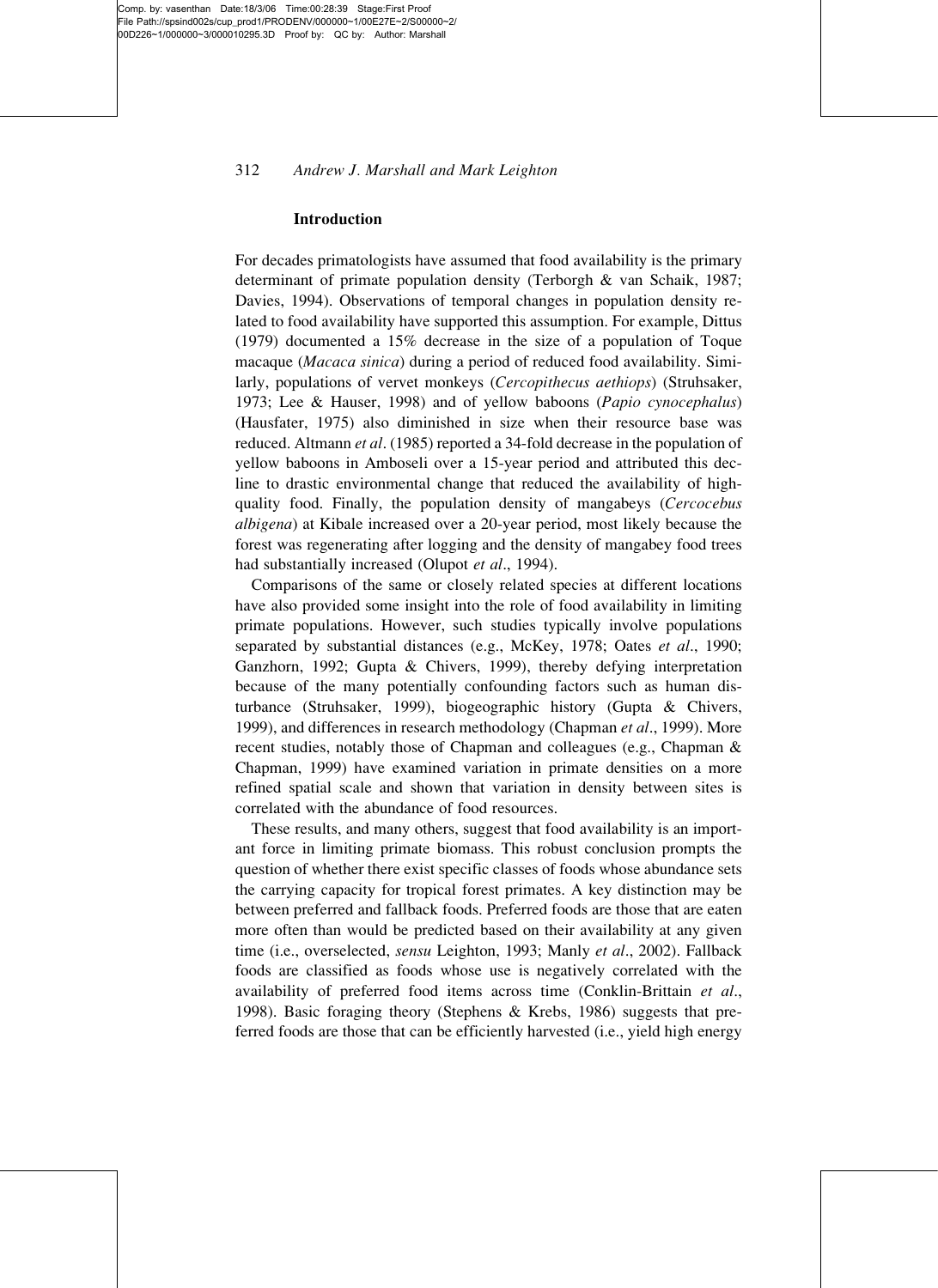### Food availability and population density 313

returns/foraging effort compared with other food items). Empirical study has confirmed that this suggestion is valid, at least for species that have been investigated (e.g., orangutans: Leighton, 1993). Gibbons exhibit a strong preference for fleshy fruits (McConkey et al., 2002; Leighton, unpublished data) whose sugar-rich pulp provides relatively high rates of energy return. Fallback foods are utilized when these energy-rich fleshy fruits are scarce. These low-preference "fallback foods" may be available at other times but are ignored during periods of high, preferred fruit availability (Leighton & Leighton, 1983). As the spatial and temporal availability of preferred and fallback foods may vary independently, their effects on primate populations may be different.

Primate dietary intake is subject to wide seasonal variation because of fluctuations in the phenology of food resources (Terborgh, 1986; Oates, 1987; Janson & Chapman, 1999). During periods of high food availability, surplus energy (i.e., above the amount required for physiological maintenance) becomes available, enabling growth and reproduction (Charnov & Berrigan, 1993). The greater the abundance of these items in a habitat, the greater the maximum energy availability during productive periods. Since an increase in net energy availability during these periods should enable higher reproductive rates, areas with a higher availability of preferred foods should maintain a higher primate density than areas that are relatively depauperate of these resources. During times of low fruit availability, most primates tend to rely more heavily on less preferred food resources to fulfill the caloric demands of physiological maintenance (Leighton & Leighton, 1983; Terborgh, 1986). In most organisms that are limited by resources, classic ecological theory predicts that periods of food shortage will set the population size. This is especially true for species whose populations grow at relatively slow rates (e.g., primates) since they are unable to closely track temporal fluctuations in food availability (Wiens, 1977). For such species, food may be superabundant most of the time, and populations can go for many months (or years) without experiencing any resource limitation (Cant, 1980). However, occasional periods of food scarcity may cause an increase in mortality levels (Foster, 1974; Wiens, 1977), resulting in bottlenecks that ultimately limit population size (Milton, 1982; Davies, 1994).

Plausible arguments can be made in support of either preferred foods or fallback foods serving as the limiting factor on primate populations, yet to date no studies have specifically addressed the relative importance of these two classes of foods. Even studies claiming to have demonstrated the effects of preferred food availability have found correlations between important foods (those comprising a substantial percentage of the diet) and biomass, rather than between preferred foods and biomass (e.g., Caldecott, 1980;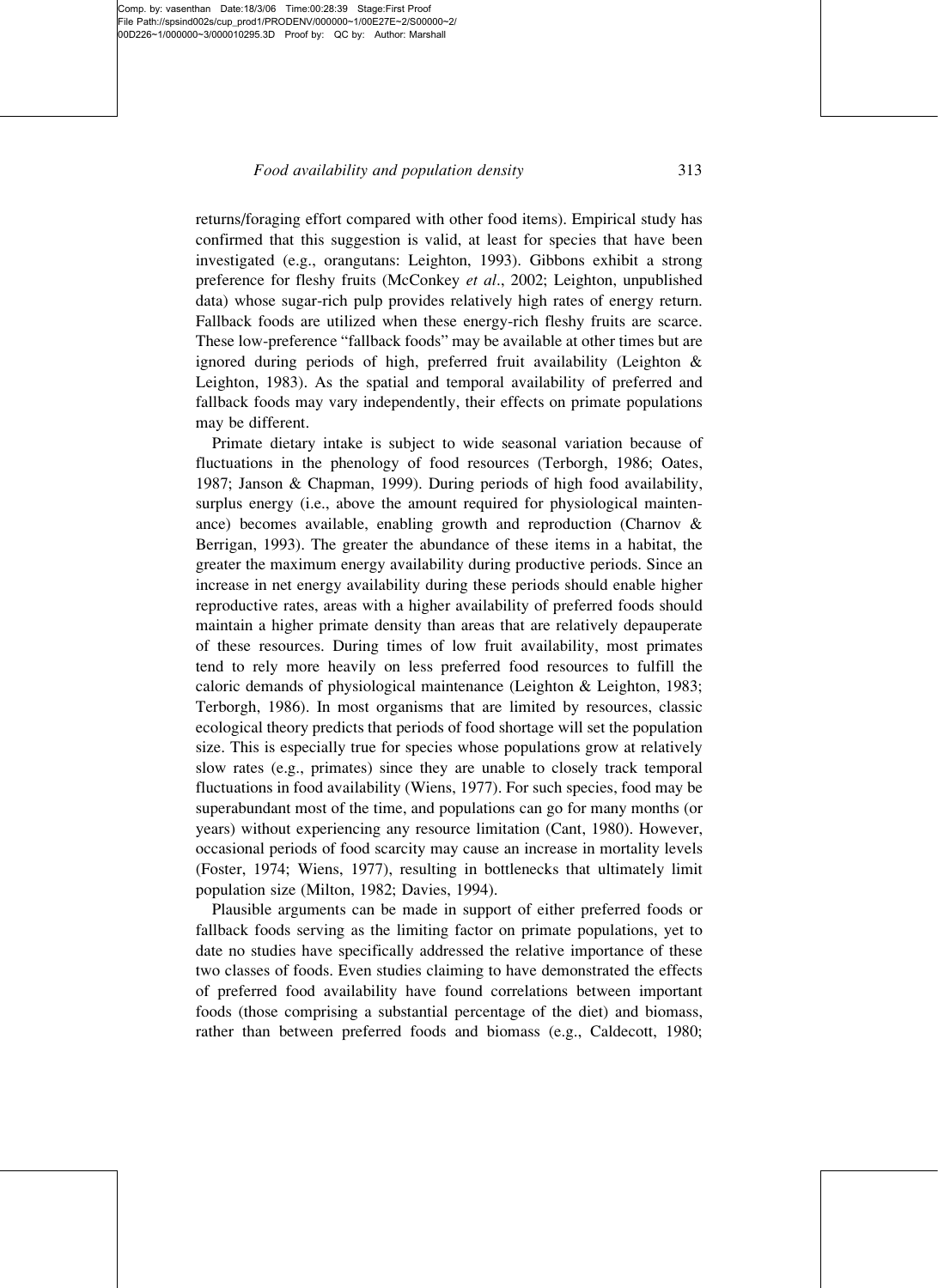# 314 Andrew J. Marshall and Mark Leighton

Mather, 1992). Though interesting and suggestive, these analyses are inconclusive because they neither explicitly differentiate between preference and importance nor consider the effects of temporal variation in food availability. In addition, since other possible food variables, (e.g., patch size or the availability of fallback foods) were not measured, these results may be confounded by other factors. Thus, the issue of whether different classes of foods have different effects on primate populations remains untested.

# Patterns of food availability in Bornean forests

Compared with most other rainforests, Malesian tropical forests exhibit patterns of food availability that are both more temporally variable and less predictable (Leighton & Leighton, 1983; van Schaik, 1986; Whitmore, 1990; Wich & van Schaik, 2000). This heightened variability is largely due to the phenomenon of mast fruiting, which involves the gregarious fruiting of many individual plants, presumably as an adaptation to avoid seed predation (Janzen, 1974; Ashton et al., 1988; Curran & Leighton, 2000). During masts in Malesian forests virtually all taxa in the dominant family Dipterocarpaceae, along with many other common taxa, fruit in synchrony after several years of reproductive inactivity (Medway, 1972; Appanah, 1981; Ashton et al., 1988). This pattern results in extreme temporal fluctuations in food availability for vertebrates (Leighton & Leighton, 1983; van Schaik & van Noordwijk, 1985; Knott, 1998).

In order to generate testable predictions derived from our hypotheses, we assigned each month in the study period to one of four classes based on food availability: masts, high fruit periods, low fruit periods, and crunches. Below we provide a brief description of each category. Figure 12.1 provides schematic diagrams of food availability and dietary composition during each category. As indicated above, mast periods are times during which a large set of the woody plants in the forest (predominantly trees, although there are masting liana species) produce fruit. In addition to this high density of large fruit patches, it is probable that masting taxa produce fruits that are of higher quality (i.e., higher rates of net energy return) than most fruits produced outside the mast, presumably because plants that fruit during masts are subject to heavy intra- and interspecific competition for vertebrate dispersers. Although this concept has yet to be explicitly examined, it is a logical deduction considering the competitive milieu of plants, and both our unpublished data and published results (Leighton, 1993; van Schaik & Knott, 2001) support this claim. This suggests that during masts both the amount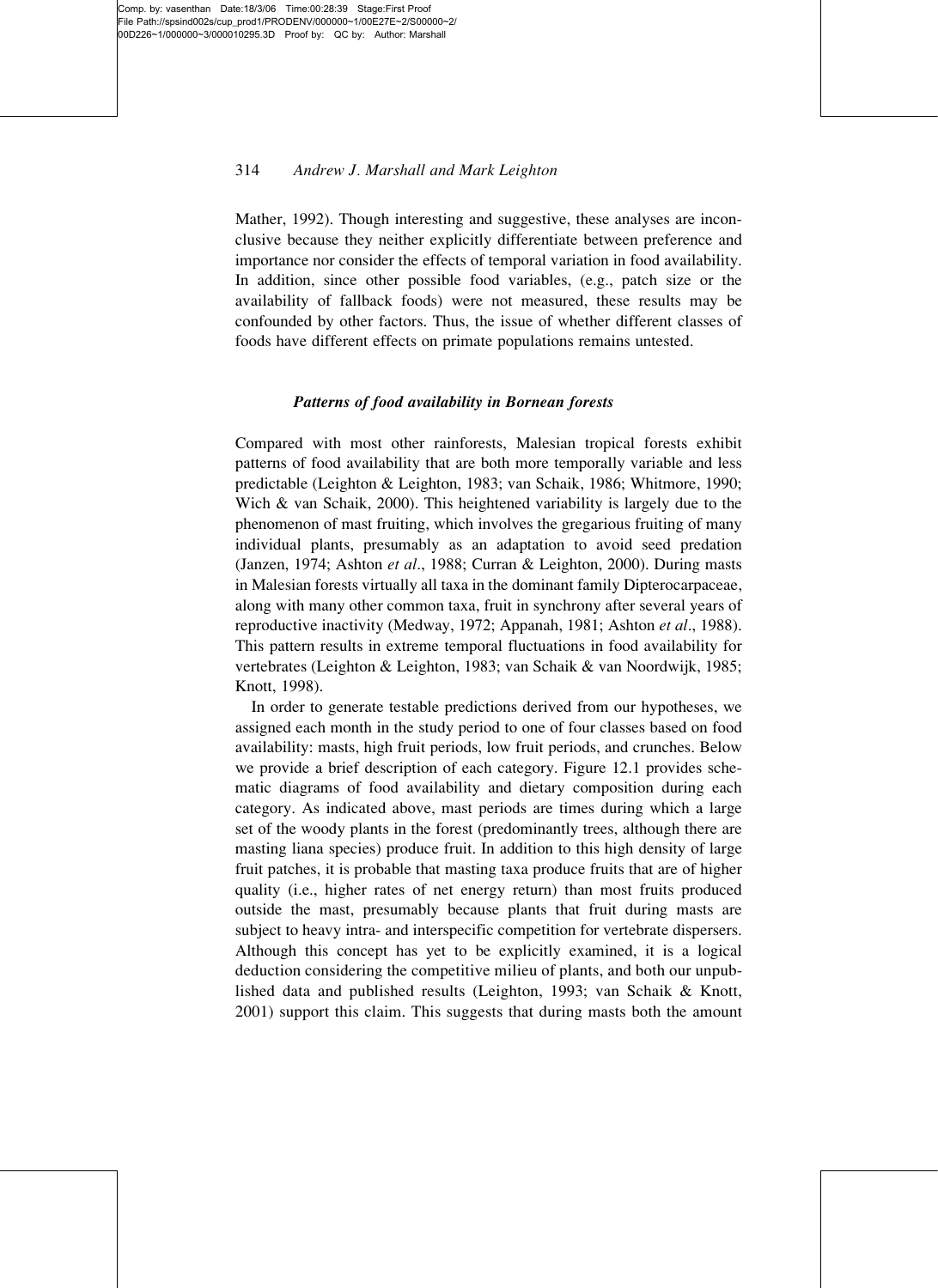

Figure 12.1. Schematic diagrams of (A) food availability (number of food patches/ha) and (B) diet composition during crunches, periods of low (LFP), high (HFP) food availability, and masts. X-axes represent categories of food availability, with total food availability increasing from left to right.

and quality of food resources may be maximal, resulting in diets that are comprised mostly of preferred foods.

High fruit periods (HFP) are non-mast periods during which a substantial number of food taxa fruit together. These peaks occur on a roughly annual basis, although their arrival seems less predictable in forests on Indonesian islands than in most African or Neotropical rainforests, presumably due to less predictable patterns of rainfall at the Indonesian sites (Whitmore, 1990; Janson & Chapman, 1999). We found that most gibbon fruit taxa that fruit during HFP also fruit during mast periods and are thus likely to be subjected to intense competition for dispersal agents. Therefore, although food availability during HFP is not as high as during masts, the selection of fruits with high net rates of energy return for frugivores results in the availability of a substantial number of preferred foods during HFP. Consequently, diets during HFP comprise a substantial proportion of high-quality, preferred items.

Low fruit periods (LFP) are periods during which both the availability and relative quality of foods are low. As plants require some period of reproductive inactivity following fruiting so as to recoup sufficient nutrient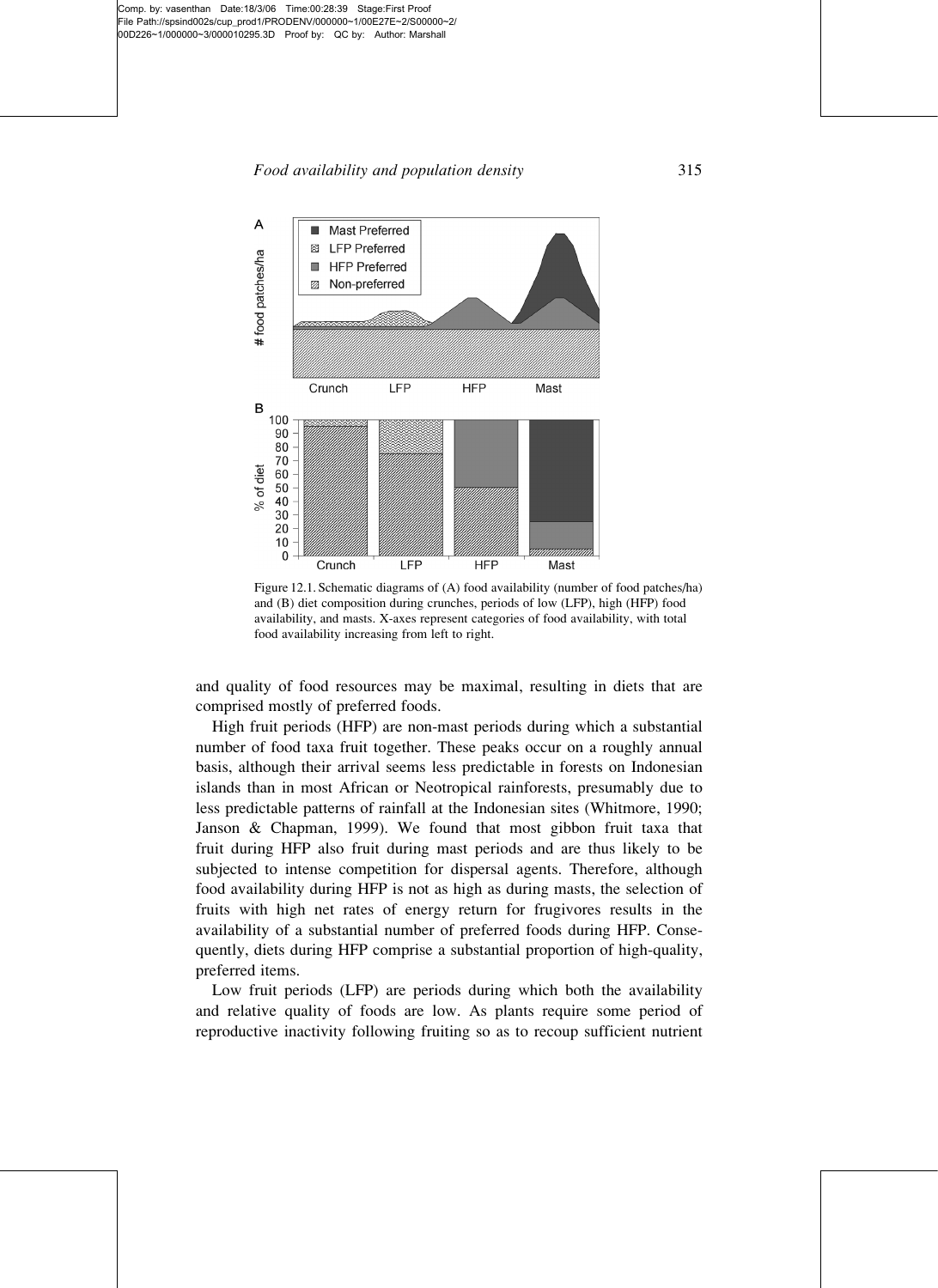# 316 Andrew J. Marshall and Mark Leighton

status in order to fruit again, and since the majority of food trees fruit during masts or HFP, LFP are a direct consequence of masts and HFP. Plant taxa whose reproductive strategy is to fruit during periods of low overall food availability experience relatively little competition for dispersers, and therefore can afford to produce fruits that provide meager energetic returns. Therefore, the quality of fruits produced during LFP is expected to be substantially lower than those produced during times of higher food availability, and the diets of consumers comprise a lower percentage of preferred foods. This claim is also supported by available data (Leighton, 1993, and unpublished data). Vertebrate consumers must make up the balance of their diets during LFP with foods that provide low rates of net energy return and are of low preference rank.

Crunch periods refer to rare times of extreme food shortage. Crunch periods differ from LFP in degree; food availability is drastically reduced and there are virtually no plants fruiting that provide preferred, high-quality foods. During these periods reproduction is probably impossible for most frugivorous primates and the lack of food may temporarily cause elevated mortality and potentially limit population size.

#### Phenological patterns of plant taxa

The overall temporal pattern of food availability in Bornean forests is the result of the summation of the phenological patterns of numerous individuals from hundreds of different plant taxa. In order to characterize the phenological patterns of gibbon food taxa, we defined four general classes of phenology. These categories classify plant taxa according to their availability relative to overall patterns of food availability in the forest and were defined to highlight the temporal variation that is presumably most relevant to gibbons. These categories are: (1) masting taxa, defined as taxa that fruit predominantly during mast periods; (2) HFP fruiters, defined as taxa that fruit mainly during the regular forest-wide peaks in food availability and may or may not also fruit during mast periods; (3) LFP fruiters, defined as taxa that fruit mainly during times of low overall food availability and may or may not fruit at other times; and (4) crunch fruiters, defined as taxa that are available predominantly during periods of extreme food shortage. Figure 12.2 provides examples of each of the four categories from the phenology data used for this analysis.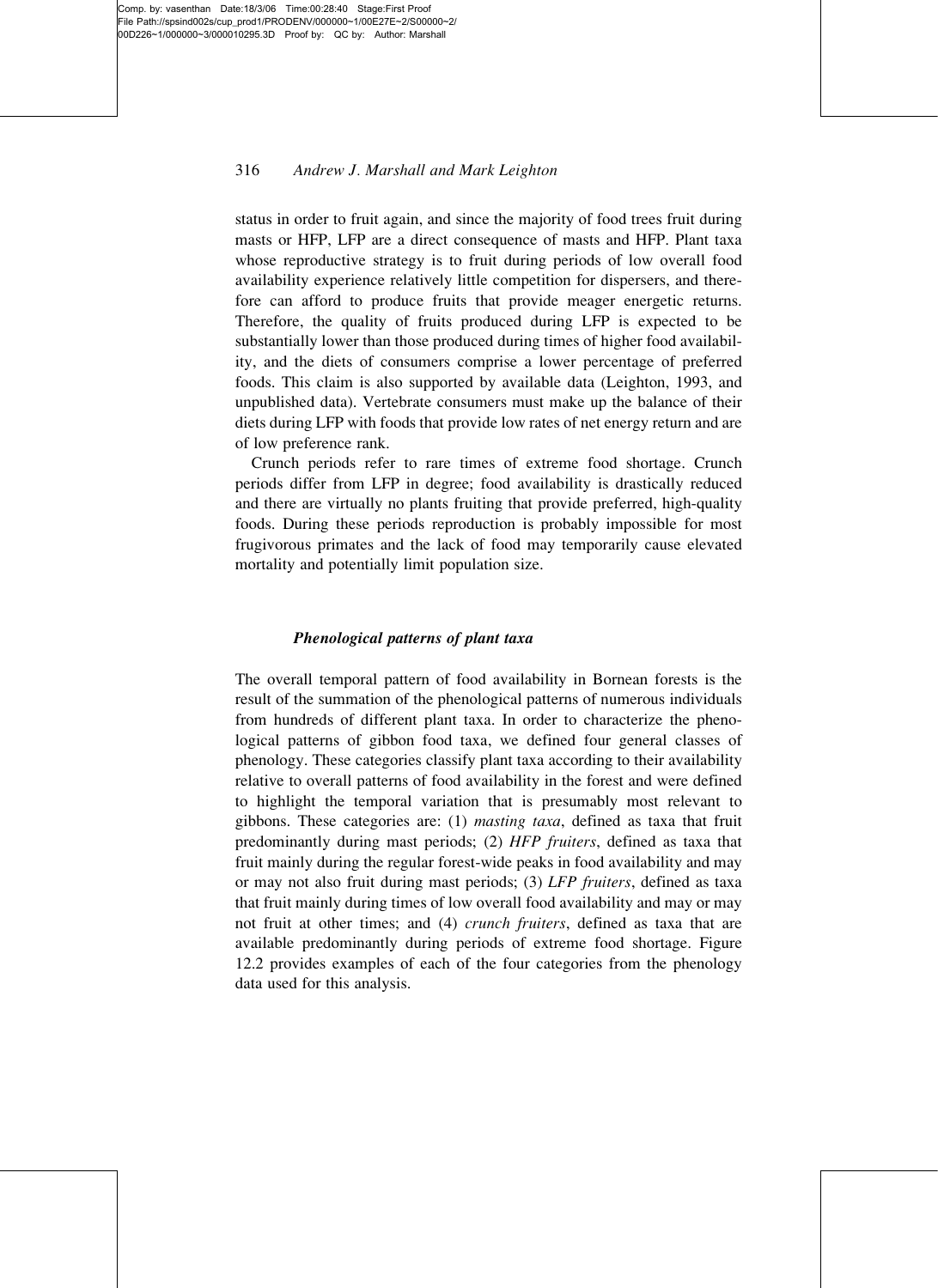Food availability and population density 317



Figure 12.2. Phenology of sample taxon in each of the four classes used to categorize gibbon foods in Bornean rainforests between January 1986 and September 1991 at Gunung Palung. The dotted line indicates Total Food Availability (TFA; patches/ha), and the black line indicates the number of patches/ha of a sample masting taxon (A: Neoscortechinia kingii), HFP taxon (B: Rourea minor), LFP taxon (C: Porterandia sessiliflora), and crunch taxon (D: Gnetum sp. 1). See text for additional details.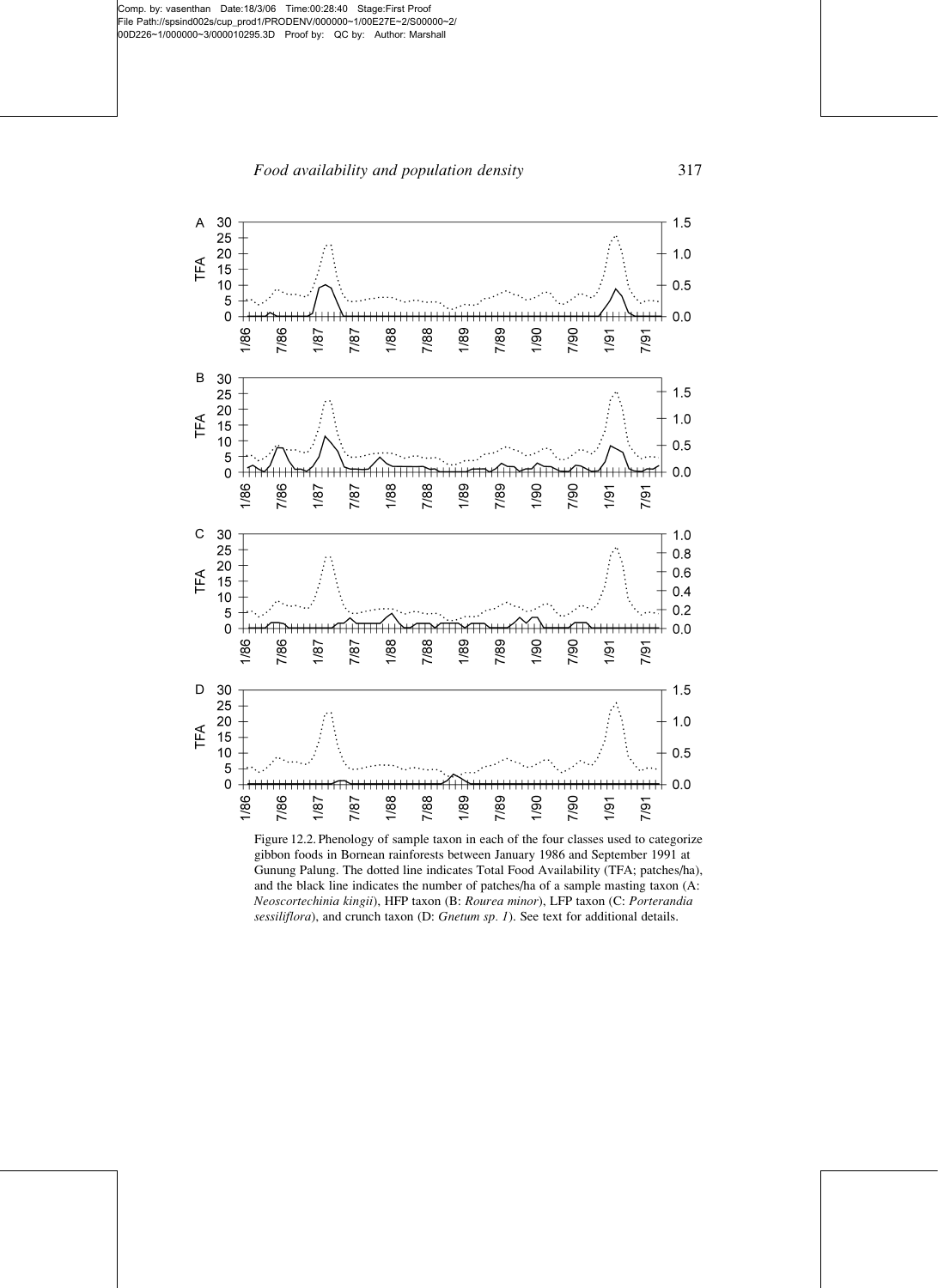# 318 Andrew J. Marshall and Mark Leighton

#### Specific hypotheses to be tested

The primary goal of this chapter is to examine how food availability limits gibbon population density across seven habitat types at our site in Gunung Palung National Park (GPNP), West Kalimantan, Indonesia. In particular, we assess whether preferred or fallback foods set the habitat-specific carrying capacity (i.e., maximum population size that can be sustained indefinitely) for gibbons. Gibbon densities at GPNP have remained stable in each habitat over the last 20 years and no hunting has occurred within the study site, suggesting that these populations are at carrying capacity (Mitani, 1990; Marshall, 2004). Therefore correlations between the availability of certain types of food and gibbon density would support the hypothesis that a certain type of food limits gibbon populations. We therefore tested the following hypotheses.

H1: Gibbon density is limited by the total availability of food If food resources are the principal limitations on gibbon population density, then it is plausible to hypothesize that variation in population density between habitats is related to the total availability of foods. Although this hypothesis seems oversimplified and does not incorporate temporal variation in food availability or food quality, it is essentially the logic upon which many previous attempts to explain variation in population density are based (e.g., Mather, 1992; Chapman & Chapman, 1999). In these studies, the densities of food plants or their basal area serve as the measure of food availability. H1 predicts that variation in the density of gibbons across the seven habitats at GPNP is positively correlated with measures of the overall abundance of food in each habitat.

H2: Gibbon density is limited by the average availability of food A second hypothesis is that average food availability in a habitat may serve as the key limitation on gibbon population density. This hypothesis implies that short-term fluctuations in food availability have little effect on gibbon populations, and that it is mean food availability over time that sets the carrying capacity of a habitat.  $H2$  predicts that variation in the density of gibbons across the seven habitats at GPNP is positively correlated with measures of the mean food availability/month in each habitat.

H3: Gibbon density is limited by the availability of preferred foods H3 predicts that the density of gibbons is positively correlated with the availability of preferred taxa. We test three versions of this hypothesis: that gibbon density is correlated with the availability of preferred mast taxa, preferred HFP taxa, or the overall density of preferred foods.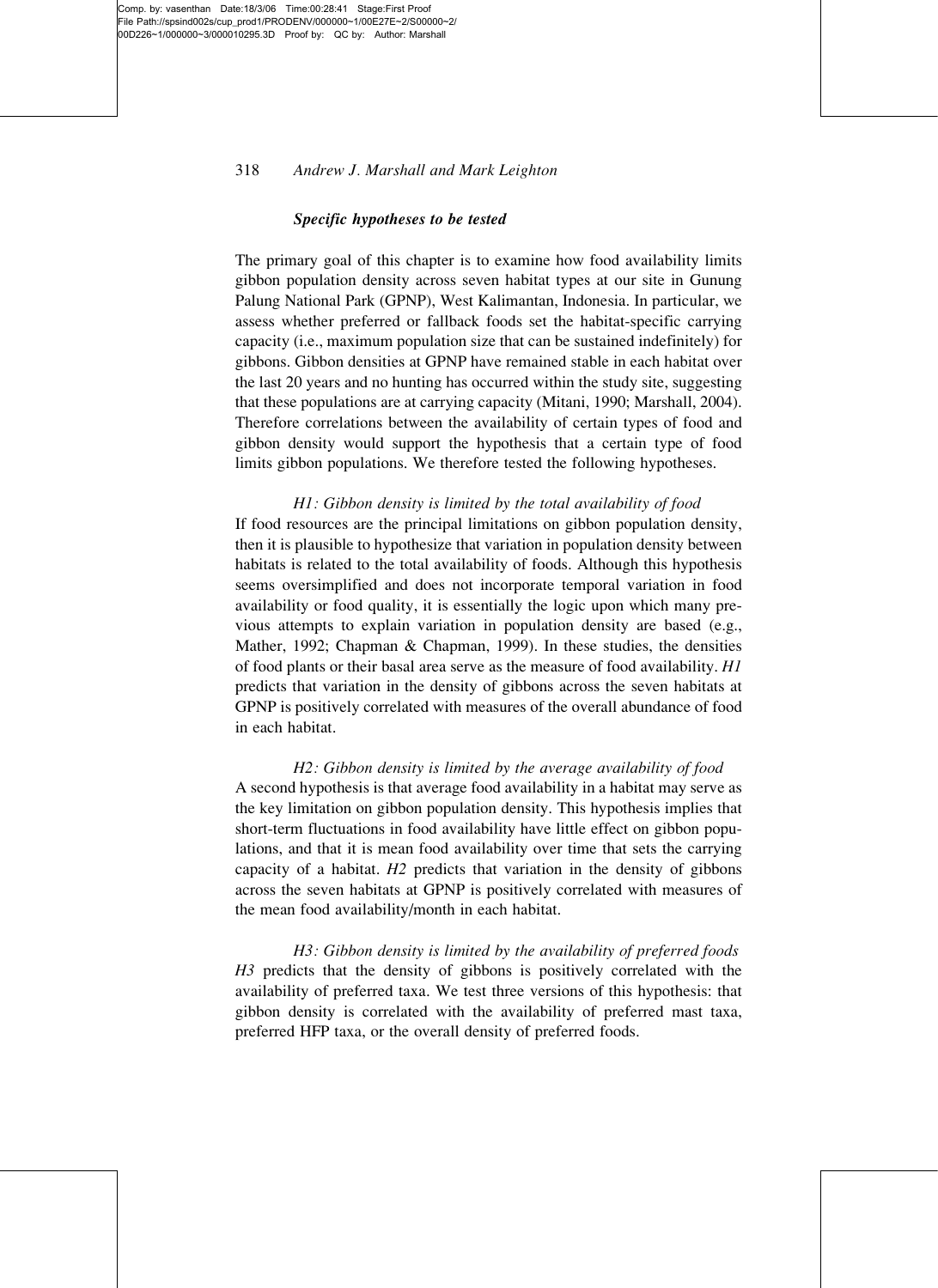# H4: Gibbon density is limited by the availability of fallback food resources

H4 predicts that gibbon density is positively correlated with the availability of fallback food resources. We tested this hypothesis in two ways. First we examined the correlation between gibbon density and the availability of foods during LFP and crunch periods. Our second test involved the identification of specific food resources as fallback foods. We identified fallback foods using the definition provided above and examined correlations between the habitat-specific density of specific fallback food items and gibbon density.

#### Materials and methods

#### Study site

We conducted research at the Cabang Panti Research Station (CPRS) and surrounding areas in GPNP  $(1^{\circ}13'S, 110^{\circ}7'E)$ . GPNP comprises a small coastal mountain range surrounded by seasonally flooded swamp, peat, and mangrove forests (Cannon & Leighton, 2004). We gathered data in seven distinct habitat types within the CPRS trail system: peat swamp, freshwater swamp, alluvial bench, lowland sandstone, lowland granite, upland granite, and montane forests. General descriptions and detailed data on the plant composition of each habitat are provided in Webb (1998), Cannon & Leighton (2004), and Marshall (2004). These habitats are contiguous, thus minimizing differences in rainfall, latitude, seasonality, gamma diversity, and predation pressure that could confound results (Cannon & Leighton, 2004). Since GPNP is located near the Bornean coast, its elevational gradient is compressed (the Massenerhebung effect, see Whitmore, 1984), allowing for ease of data collection in several different upland habitats.

#### Study subjects

Our study species was the Bornean white-bearded gibbon (Hylobates albibarbis). The taxonomic status of the gibbons living between the Kapuas and Barito Rivers in southwest Borneo has been the source of considerable debate (Groves, 1984, 2001; Marshall & Sugardjito, 1986). Here we use the species designation  $H$ . *albibarbis*, but remain open to the possibility that this taxon could be more appropriately designated as a subspecies of either H. muelleri or H. agilis. Gibbons typically specialize in ripe, non-fig fruit and augment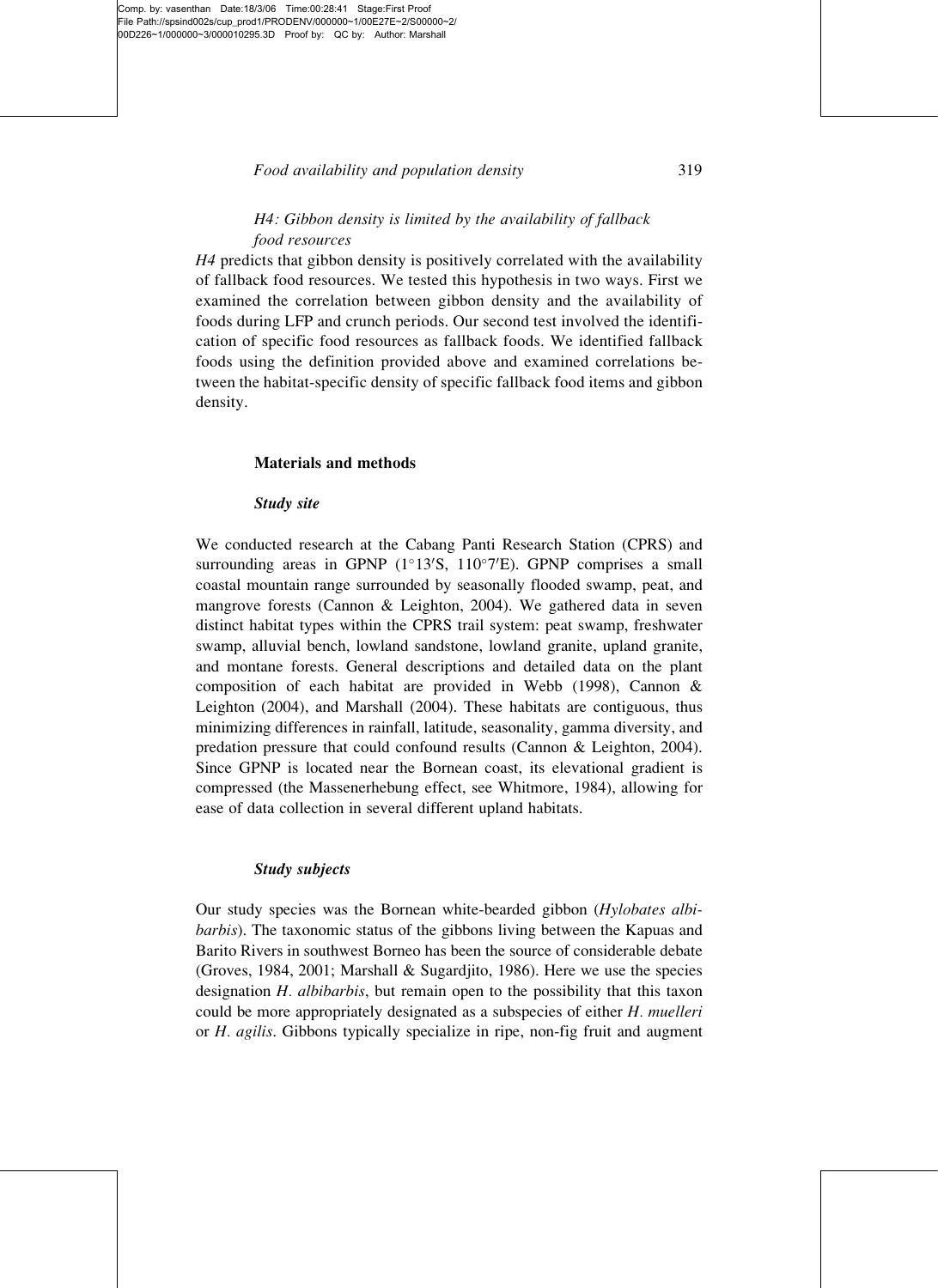# 320 Andrew J. Marshall and Mark Leighton

their diet with figs, flowers, and young leaves during periods of low preferred fruit availability (Leighton, 1987).

# Field methodology and data analysis

#### Habitat-specific gibbon density

We measured gibbon density by establishing a pair of replicate census routes in each of the seven habitats found at CPRS  $(n = 14$  total census routes). Census routes averaged 3.42 km in length (range 2.90–3.80 km) and followed existing trails through the forest. AJM and his assistants walked a total of 409 censuses (1374 km) between September 2000 and June 2002. All walks were conducted at the same speed and data collection followed a standard protocol. An average of 58 censuses (range 38 to 87) were walked in each habitat. We followed standard methodologies for the analysis of line transect data using Distance 4.0 Release 2 (Thomas et al., 2002), calculating detection functions separately in each habitat and controlling for size bias in sampling (Buckland et al., 2001).

#### Diet composition

We used all the independent feeding observations gathered on censuses between April 1985–December 1991 and August 2000–August 2002 and opportunistically compiled a list of food taxa utilized by gibbons. Following the logic described below, we used the genus as the taxonomic level of analysis. Our resulting food list contained 91 genera.

### Habitat-specific density of food trees and lianas

AJM randomly placed 10 plots in each habitat to assess the density of key tree and liana taxa in each of the seven forest types. All fig roots and liana stems within 10 m on either side of the transect midline and whose diameters at breast height (DBH, 137 cm above the ground) were greater than 4.5 cm were included, resulting in 5 ha of plots  $(0.5 \text{ ha}/\text{plot} \times 10 \text{ plots}/\text{habitat})$  for these forms in each habitat. The same plot size was used for trees with DBH greater than 34.5 cm. Five meters on either side of the transect midline, all trees with boles greater than 14.5 cm were included, resulting in 2.5 ha plots/habitat for smaller trees (0.25 ha/plot  $\times$  10 plots/habitat). We used these data to calculate the mean density and total basal area of each food taxon in each habitat.

#### Identification of trees and liana

In the field, AJM and his three field assistants identified family, genus, and (when possible) species of each stem in the density plots. We used genera as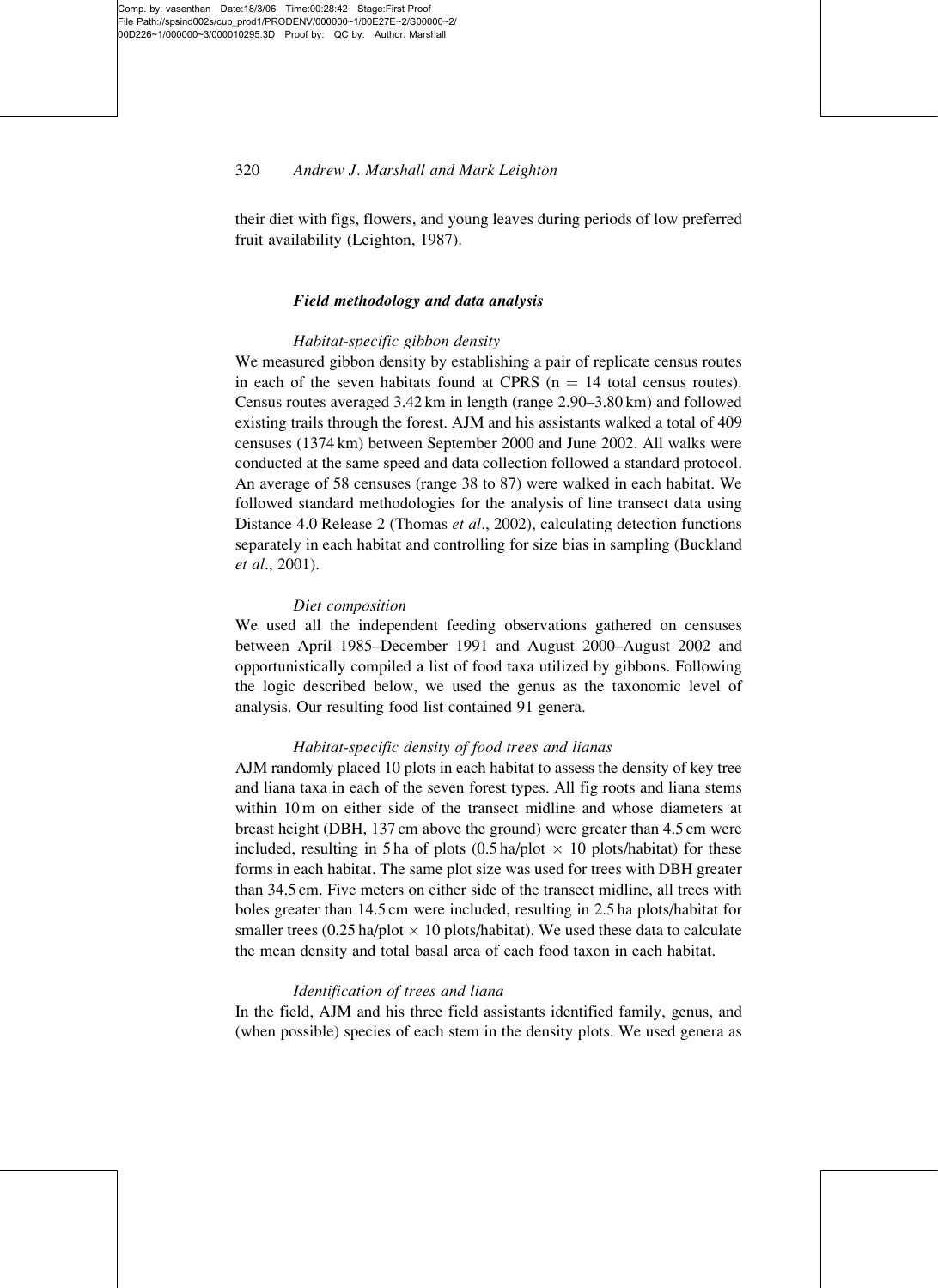# Food availability and population density 321

the taxonomic unit for food items in all analyses for several reasons. First, after a substantial training period and validation through double-blind tests involving the identification of trees identified at our site by recognized experts (e.g., P. Ashton, P. Stevens, M. van Balgooy) we were able to reliably identify genus of individuals in the field without collecting leaf and bark samples. This made our plot work highly efficient and allowed us to sample a far larger area than would have been possible if we had collected the voucher specimens that would have been required to identify stems at the species level. Second, since some of the largest and most diverse plant families and genera have not been taxonomically revised recently, and systematic sampling in highly diverse Bornean forests such as those found in GPNP has been limited, many taxa at CPRS have not yet been assigned formal species names. Third, our data show that most fruits within the genera eaten by gibbons at our site are similar in the aspects of phenology and chemistry relevant to these analyses (Leighton, 1993, and unpublished data). Therefore, the lumping of two or more species under a single taxonomic designation probably did not obscure important differences relevant to gibbons. We retained more finegrained taxonomic classification for genera in which lumping all species into one genus would have introduced bias (e.g., genera containing species that exhibited different growth forms or whose fruits were of different dispersal syndromes and/or of substantially different nutritional value). Ficus stems were identified to subgenus, following taxonomy in Laman & Weiblen (1998). Nomenclature followed that of the Tree Flora of Malaya series (Whitmore, 1972, 1973; Ng, 1978, 1989).

### Temporal availability of food

We used data from 126 phenological plots that were monitored monthly between January 1986 and September 1991 ( $n = 69$  months) to assess temporal variation in food availability. Phenology plots were 0.10 ha in size and were placed using a stratified random design across all seven habitat types (Cannon & Leighton, 2004). In these plots all trees larger than 14.5 cm dbh, all lianas larger than 3.5 cm dbh, and all hemiepiphytic figs whose roots reached the ground were measured and tagged. The phenological phase of each tagged stem in these phenology plots was recorded each month as one of six mutually exclusive categories: reproductively inactive, or containing flower buds (i.e., developing flowers were visible, but no flowers were at anthesis); mature flowers (i.e., at least one flower on the tree was at anthesis); immature fruit (i.e., fruits in which the seed was undeveloped); mature fruit (i.e., full-sized fruits that were unripe but had seeds that were fully developed and hardened); or ripe fruit (i.e., at least one fruit on the tree was ripe, usually signaled by a change in color or softness).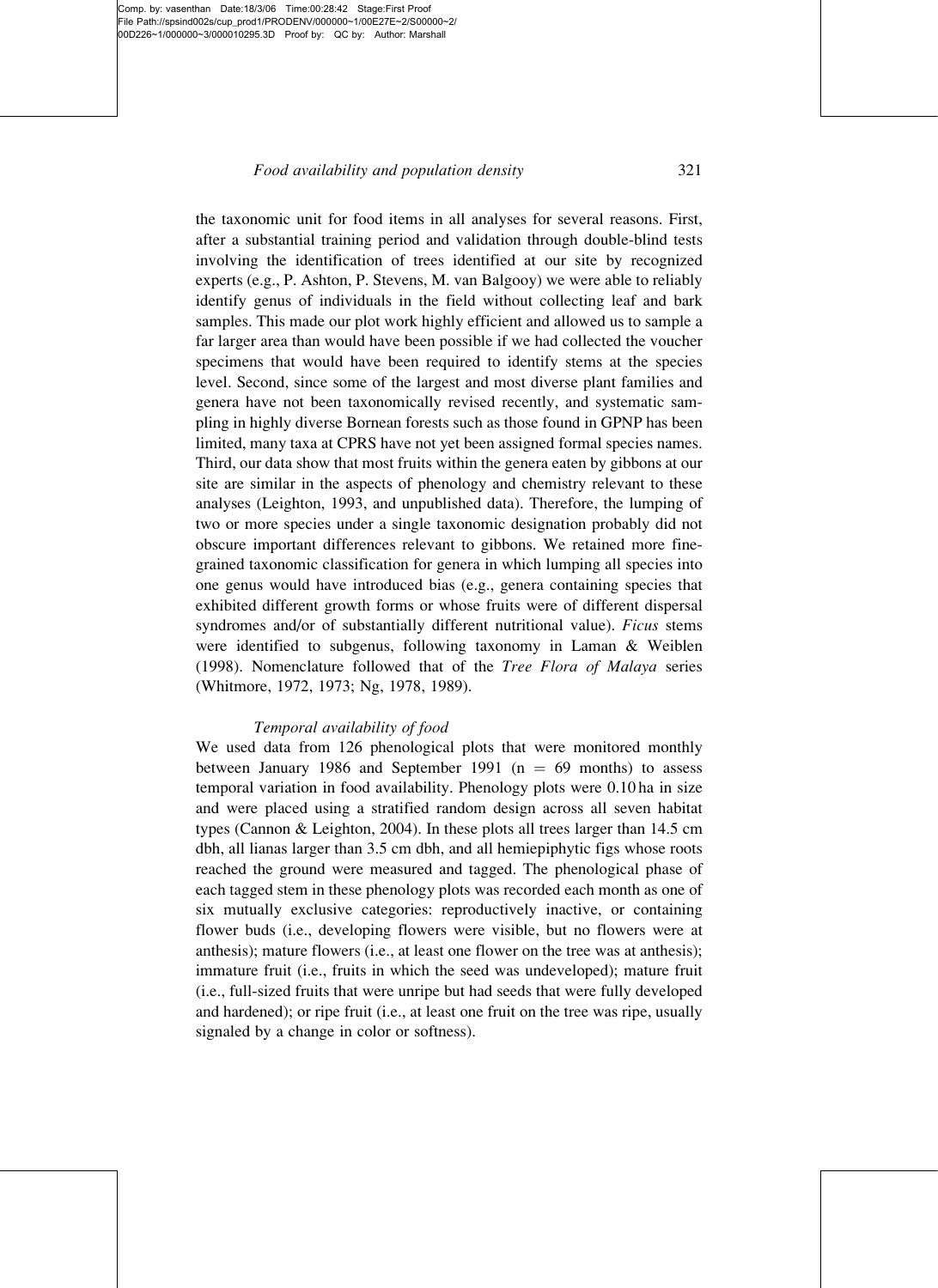# 322 Andrew J. Marshall and Mark Leighton

These data were used to calculate total food availability/ha and total number of fruiting taxa in each habitat in each month. Since the vast majority of gibbon feeding observations (93%) were of ripe fruit eating, we counted only food taxa stems with ripe fruit crops in a particular month as available food.

#### Classification of periods of food availability

In order to determine whether fruiting peaks were synchronized between habitats, we calculated the correlation between food availability in each habitat and the food availability in all other habitats during the same month. We conducted food availability analysis separately for any habitat whose phenological patterns were negatively correlated or weakly positively correlated  $(r < 0.4)$ , with those of other habitats. We used objective, operational definitions based on the number of fruiting stems/ha and the diversity of fruiting species to identify each month as a mast, HFP, LFP, or crunch based on examination of the patterns of fruit availability over the 69 months sampled (see Marshall, 2004 for details).

### Temporal availability of each food taxon

We utilized observations collected in the 126 phenology plots that were monitored for 69 months to assess the temporal availability of each food taxon over time. We developed decision rules that assigned each taxon to one of the four categories of food availability based on their phenology relative to our operationally defined seasons (e.g., masting species were defined as those for which >75% of all fruiting events were in mast month, LFP fruiters were those for which >50% of fruiting occurred in LFP; see Marshall, 2004 for details).

### Preference ranking of each food taxon

For each habitat we compiled a list of all taxa fed upon by gibbons in each of the four food availability categories (i.e., mast, HFP, LFP, crunch) and arranged them in order of decreasing habitat-specific preference. Preference values were calculated by dividing the use of each item (number of independent feeding observations) by its availability (number of patch months/ha). We plotted the cumulative importance  $(\%$  in the diet during that season) as each new food taxon was added to the list (in order of decreasing preference). For mast periods, all food taxa required to comprise 75% of the diet were categorized as "preferred"; the final 25% were characterized as non-preferred. During HFP the taxa required to explain 50% of the diet were categorized as preferred taxa and the taxa required to explain the remaining 50% of the diet were classified as non-preferred foods. For LFP and crunch periods, the top 25% of foods were classified as preferred and the remainder were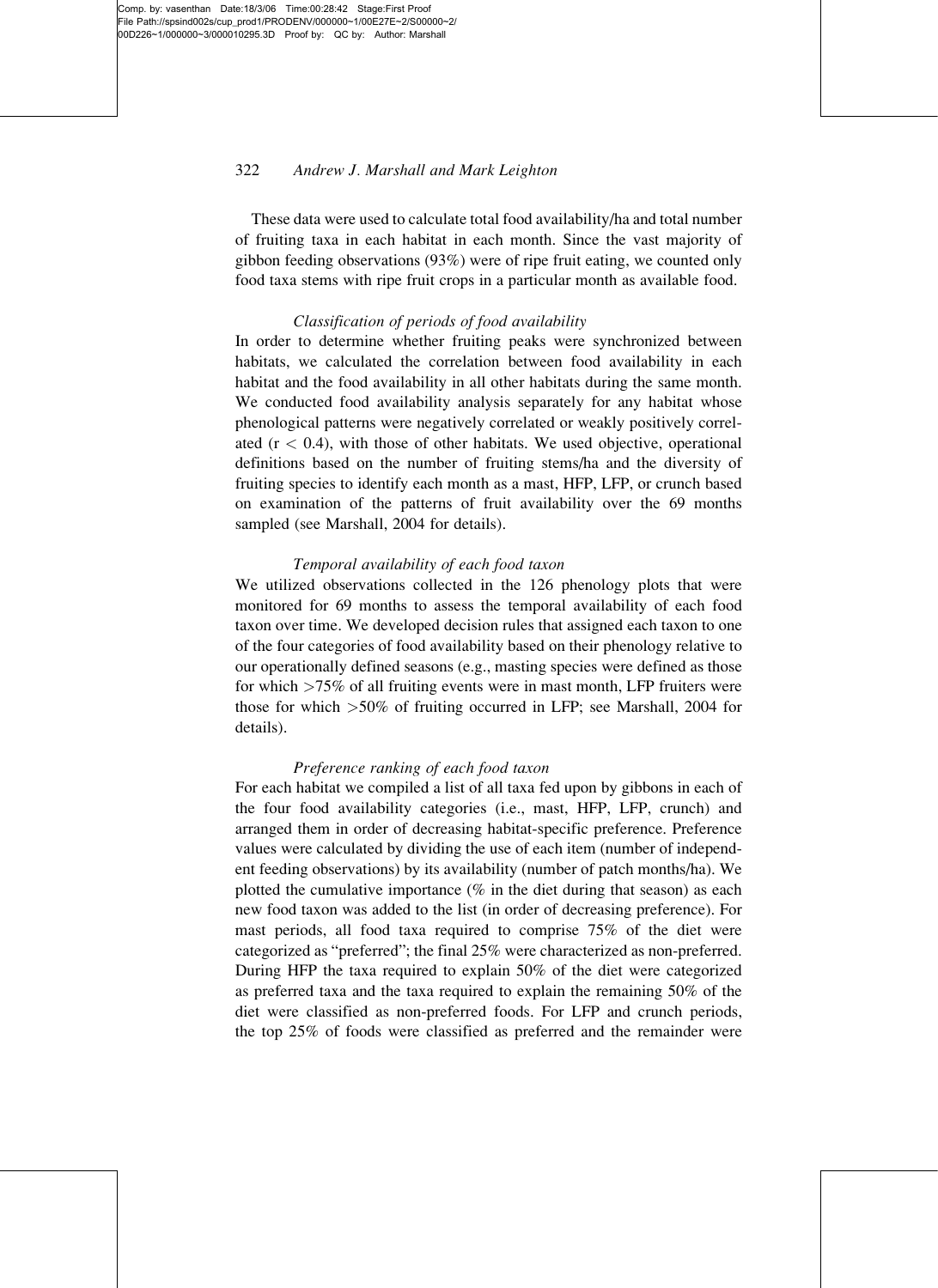characterized as non-preferred. These cut-off rules reflect the fact that during mast periods the majority of available foods are of high objective preference (high net rates of energy return) whereas during LFP most foods are of low preference. In order to assign each food taxon to one of two classes, this methodology incorporated habitat- and season-specific information on preference and importance.

#### Statistical analyses

We used ranged major axis regression (RMA) for all analyses because our independent variable (food availability) was subject to measurement error (Legendre & Legendre, 1998). We performed all RMA analyses using the program Model II (Legendre, 2001) and conducted non-parametric Monte Carlo randomization tests of 10 000 iterations to test for significance of slope and correlation estimates (Sokal & Rohlf, 1981; Manly, 1997). All regression analyses were performed on appropriately transformed variables to reduce non-normality and heteroskedasticity.

#### Results

# Habitat-specific gibbon density

Gibbon densities at CPRS varied by more than an order of magnitude, with point density estimates ranging from 0.44 individuals/km<sup>2</sup> in montane forest to 10.27 individuals/ $km^2$  in lowland sandstone habitats (Table 12.1).

| Table 12.1. Gibbon population density in seven habitat types |  |  |  |  |  |  |
|--------------------------------------------------------------|--|--|--|--|--|--|
|--------------------------------------------------------------|--|--|--|--|--|--|

| Habitat                  | # censuses | Total Distance (km) | # Gibbon obs. | Density<br>(gibbons/km <sup>2</sup> ) | <b>SE</b> |
|--------------------------|------------|---------------------|---------------|---------------------------------------|-----------|
| Peat swamp               | 87         | 290.3               | 50            | 7.28                                  | 1.25      |
| Freshwater Swamp         | 87         | 140.4               | 27            | 5.90                                  | 1.34      |
| Alluvial bench           | 108        | 148.9               | 24            | 7.10                                  | 1.70      |
| <b>Lowland Sandstone</b> | 101        | 129.3               | 34            | 10.27                                 | 2.12      |
| Lowland granite          | 61         | 176.6               | 37            | 6.23                                  | 1.33      |
| Upland granite           | 142        | 229.7               | 30            | 4.17                                  | 1.17      |
| Montane                  | 166        | 258.6               | 4             | 0.44                                  | 0.25      |

Data include the total number of censuses, distances sampled, number of independent gibbon observations made on censuses, and the point estimate (gibbons/ $km<sup>2</sup>$ ) and standard error (SE) of gibbon density in each habitat.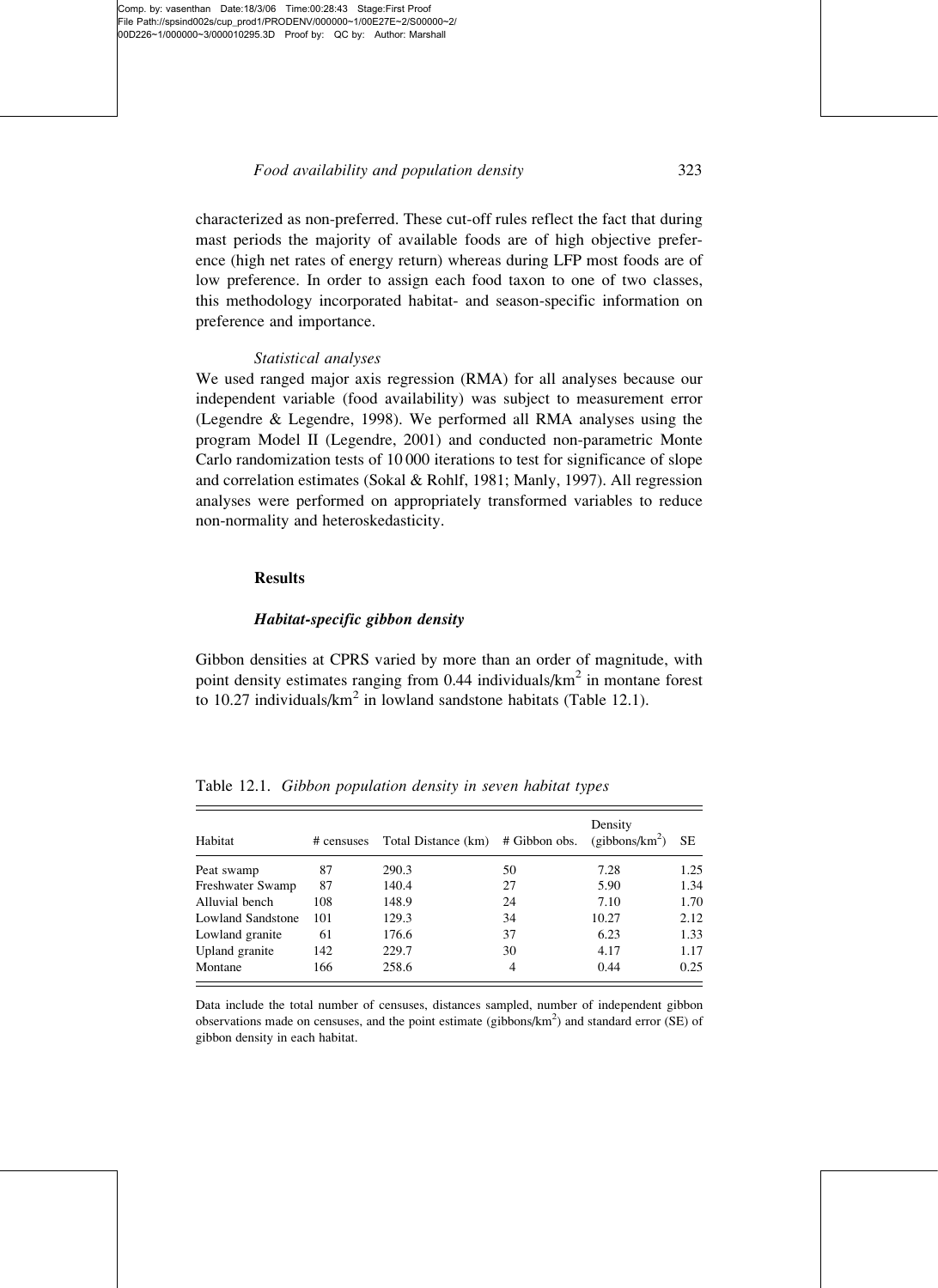# 324 Andrew J. Marshall and Mark Leighton

#### Periods of food availability in each habitat

Examination of interhabitat correlations suggested that fruiting patterns in freshwater swamp, alluvial bench, lowland sandstone, lowland granite, and upland granite habitats were well synchronized ( $r > 0.7$ ,  $p < 0.0001$ ) and that for purposes of classification these habitats could be lumped as mast, HFP, LFP, or crunch months. Montane and peat swamp forests were less well synchronized with the overall phenological patterns of the forest  $(r < 0.4,$  $p > 0.001$ , and were therefore analyzed separately. Figure 12.3 shows temporal variation of food availability in each habitat and the classification of each month.

#### Hypothesis tests

As a test of H1 (gibbon density is limited by total food availability), we calculated two measures of the total food availability in each habitat – the total stems of food taxa/ha, and the total basal area (TBA) of food taxa/ha. As TBA/ha incorporated the size of trees, it had the benefit of weighing larger stems (and their larger associated fruit crops) more heavily. However, TBA calculations obscured the effects of lianas. Therefore, we also used the measure of stems/ha in order to incorporate the effects of lianas. There was no relationship between habitat-specific density and either food stems/ ha ( $r^2 = 0.06$ , p = 0.61) or TBA of food trees ( $r^2 = 0.18$ , p = 0.34) in a habitat. Taken together, these tests showed that total food availability is uncorrelated with density, and that total abundance of food does not constrain gibbon population density. In our test of  $H2$  (gibbon density is limited by average food availability), mean food availability/month in a habitat was similarly unrelated to density (n = 7 habitats, RMA  $r^2 = 0.0001$ , p = 0.98, Kendall's Tau 0.05,  $p = 0.88$ ), indicating that the average food availability in a habitat does not serve as the key limitation of gibbon population density.

To test  $H_3$  and  $H_4$  (gibbon density is limited by preferred and fallback foods, respectively), we used the data from the phenology plots to calculate the mean food availability/month in each habitat during each of the four categories of food availability. The mean food availability, regardless of category, did not predict gibbon density (n = 7 habitats,  $r^2$  < 0.15, p > 0.30 for all tests). We also analyzed the relationship between gibbon density and the stem density and TBA/ha of preferred and non-preferred foods for each of the four seasons. Of the eight classes of foods formed by these combinations, only the preferred HFP foods were significant predictors of gibbon density (TBA/ha:  $r^2 = 0.71$ , p = 0.01; stems/ha  $r^2 = 0.72$ , p = 0.02).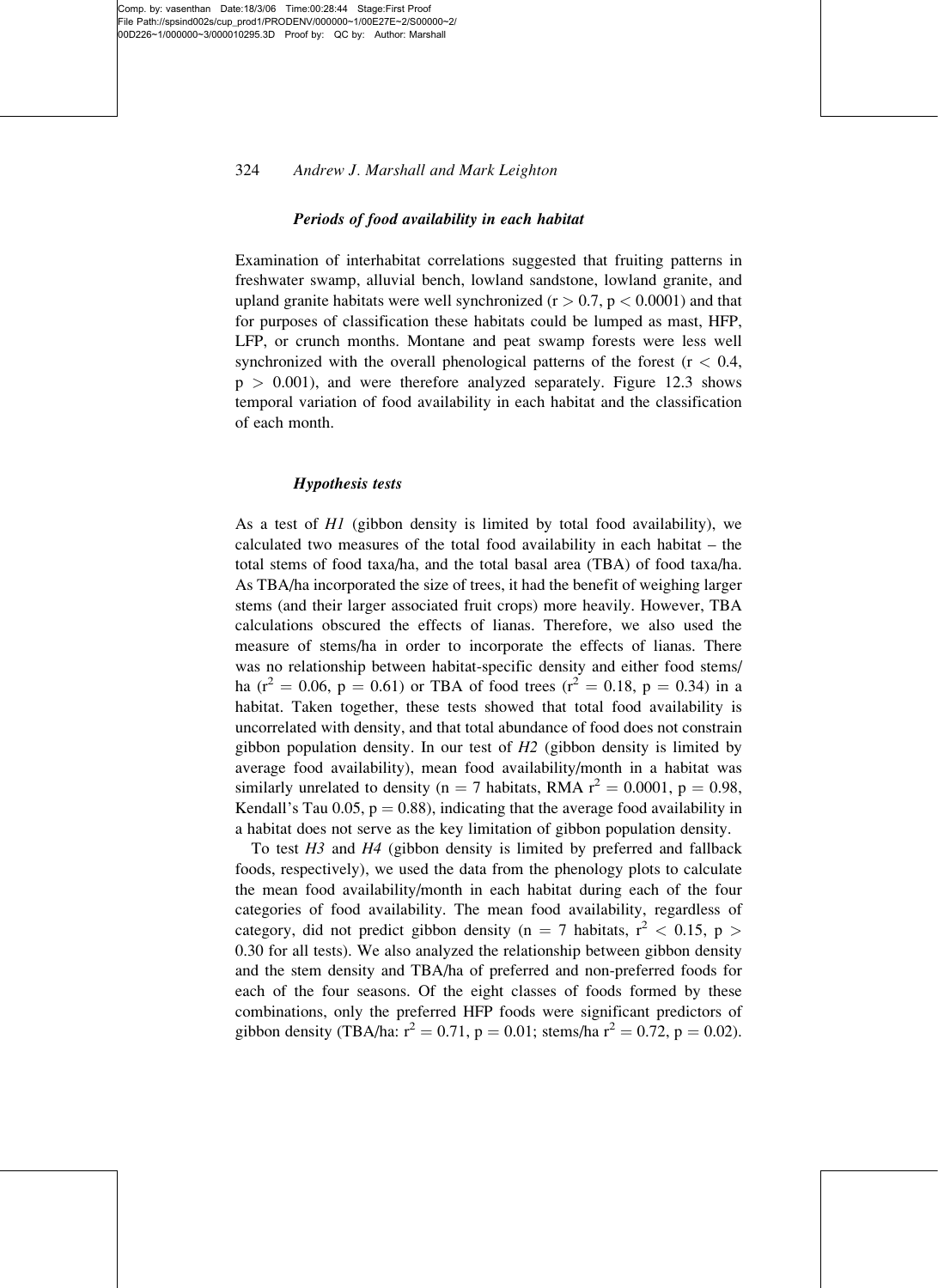Food availability and population density 325



Figure 12.3. Phenological characterizations of gibbon food availability in lowland (A), montane (B), peat swamp (C) forest habitats. Line indicates the number of taxa with fruit in each month. Bars indicate mast (black), HFP (gray), LFP (white), and crunch (hatched).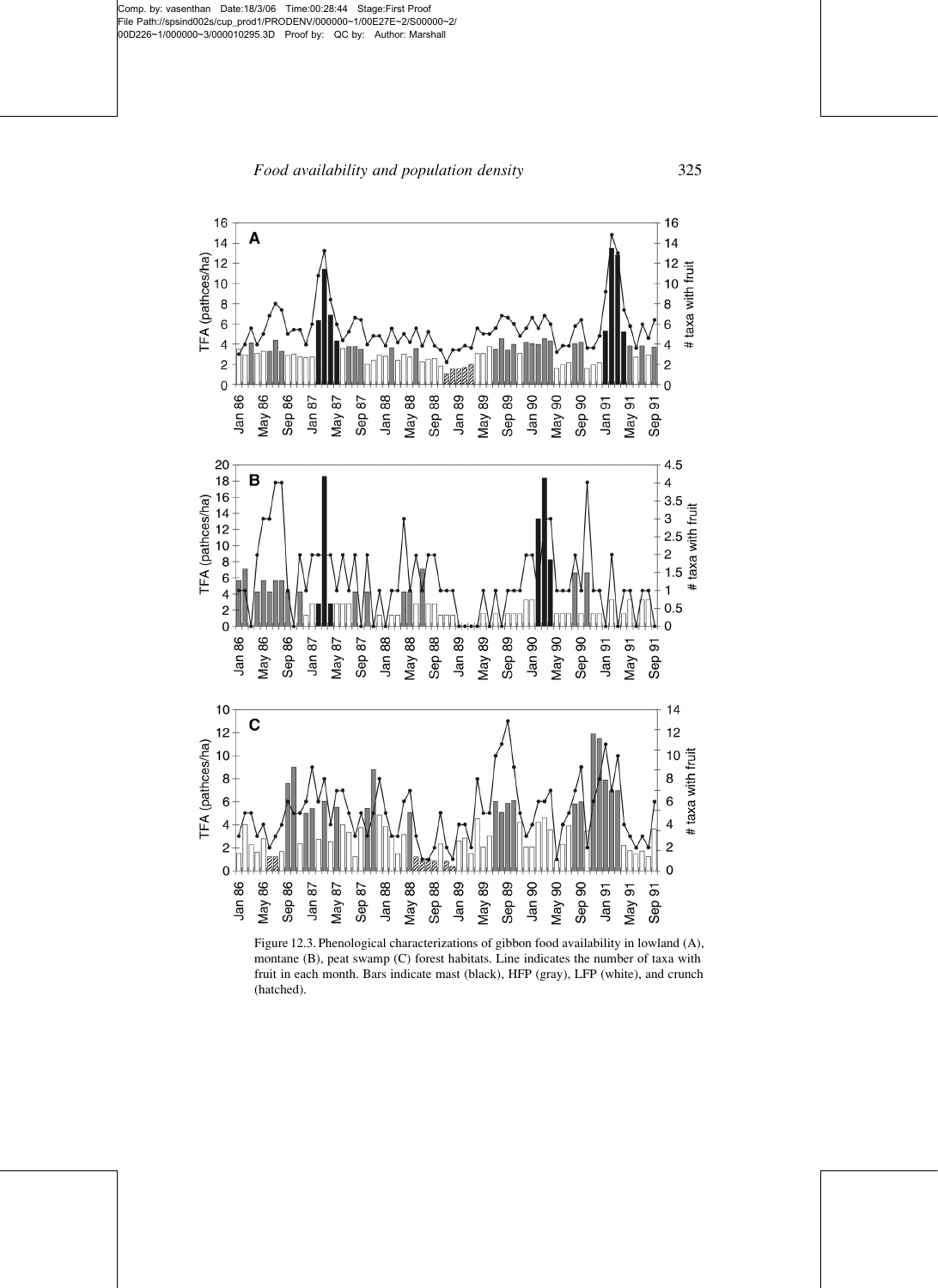# 326 Andrew J. Marshall and Mark Leighton

Although the relationship between two measures of preferred HFP foods and gibbon density were significant, they were clearly strongly influenced by a single point, representing the montane forest. Using the logic that if gibbon densities are constrained by the availability of HFP preferred foods then the correlation between density and the availability of these food resources should remain if one habitat is removed, we removed the montane habitat and recalculated the correlations. Following the removal of the highly influential montane habitat datum from the analysis, both the strength and significance of both correlations dropped sharply (n = 6 habitats,  $r^2$  < 0.47, p > 0.14 for both). This suggested that the availability of HFP preferred foods may not serve as the most important limiting factor on gibbon population density.

In order to conduct our final test of  $H_4$ , we examined the relationship between feeding observations on various food taxa and overall food availability. Our analysis showed that the percentage of gibbon feeding observations on figs was significantly negatively correlated to overall food availability  $(n = 21$  3-month periods,  $r^2 = 0.36$ ,  $p = 0.003$ , Marshall, 2004). This indicated that figs served as fallback foods for gibbons at GPNP. This conclusion is supported by substantial evidence from a range of tropical sites that figs serve as important fallback foods for other vertebrate frugivores during periods of resource scarcity (e.g., Leighton & Leighton, 1983; Terborgh, 1986; Wrangham et al., 1993; O'Brien et al., 1998).

Gibbon densities were highly correlated with the density of figs ( $n = 7$ ) habitats,  $r^2 = 0.93$ , p = 0.0005, Figure 12.4). In order to establish that this relationship was not driven by a single, overly influential outlier, we removed the montane habitat and reran this analysis. In contrast to the results for HFP preferred foods, figs remained a strong and significant predictor of gibbon density when the montane habitat was removed ( $n = 6$  habitats,  $r^2 = 0.90$ ,  $p = 0.004$ ). These analyses suggest that fig density is the key constraint on gibbon density, and that the density of preferred HFP foods is merely correlated with fig density, with little independent explanatory power.

#### **Discussion**

In this chapter we tested hypotheses about the role of various types of food resources in limiting gibbon population density. We systematically classified food resources based on their phenology, preference, and importance for gibbons and examined how variation in different classes of food was related to differences in population density across seven different habitat types. We found that gibbon population density was highly correlated with the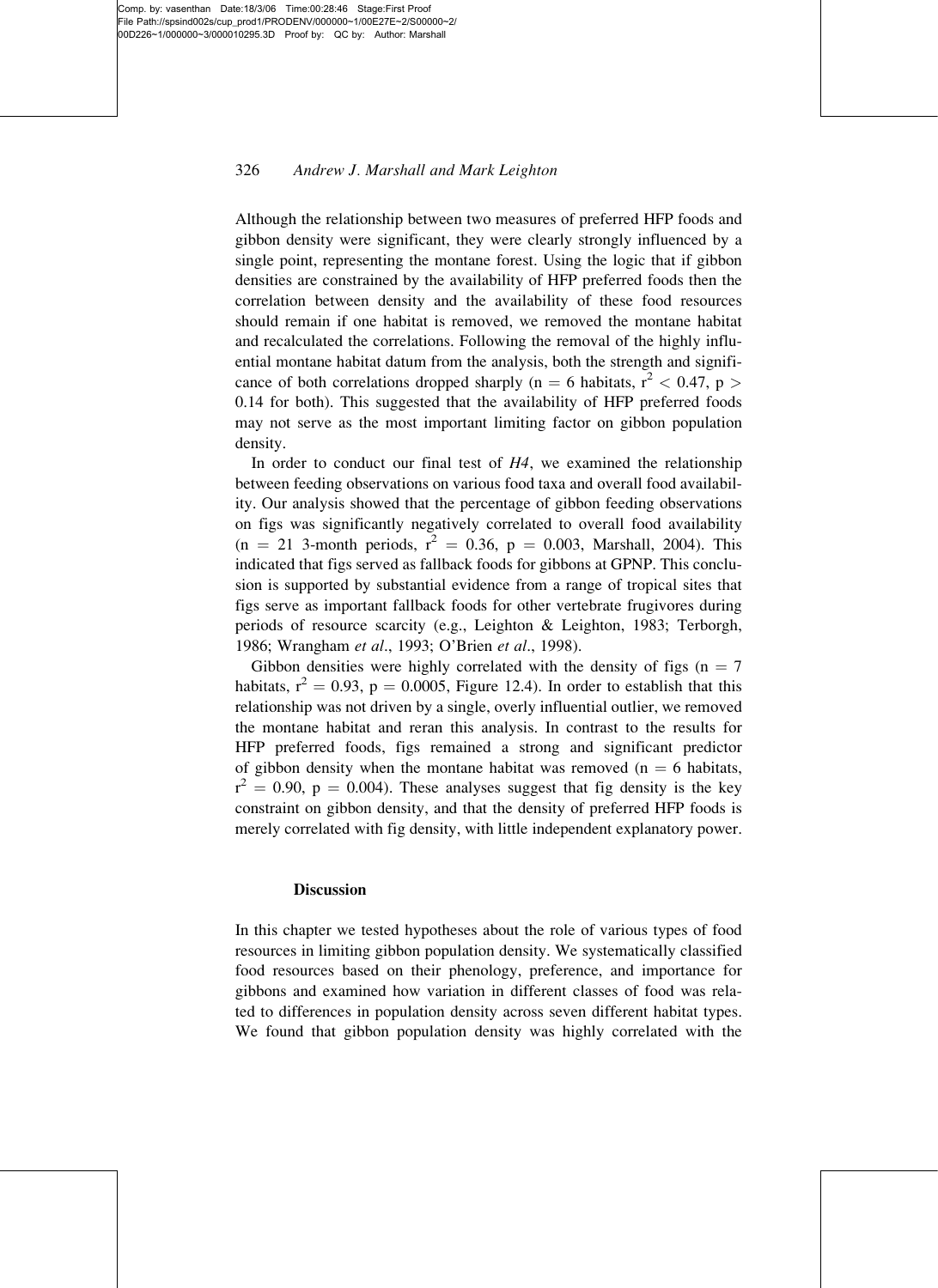

Figure 12.4. The relationship between gibbon density and the density of figs in seven habitats ( $r^2 = 0.93$ ,  $p = 0.0005$ ). Fig density was logged to reduce non-normality.

abundance of figs. This result suggests that gibbon populations are constrained by the availability of their most important fallback food, figs. Thus, gibbons conform to the classic view that primate populations are primarily limited by food availability during periods of overall low resource availability.

Gibbons exhibit relatively risk-averse life history strategies (i.e., low interbirth intervals, high infant and juvenile survivorship), suggesting that there has been strong selection in this species on traits that promote survivorship. Figs may provide female gibbons with the energy required to maintain body condition during food-poor times when the intense obligate investment required to insure offspring survival is metabolically costly. In habitats with high densities of figs, gibbon females may be able to maintain better health and physical condition during LFP and crunches than they could in habitats with low fig densities. This would allow them to recover faster from costly periods of pregnancy and lactation and thus reproduce more frequently. Under this scenario, fig densities limit gibbon populations through their effects on female condition during periods of low food availability, which in turn affect birth rates.

The results provided in this chapter are based on small sample sizes  $(n = 7)$ , and therefore preclude the use of multivariate models required to simultaneously test the effects of different types of food resources. In addition, these small sample sizes reduce the power of statistical tests to reject our null hypotheses. Several refinements are possible that would allow us to more fully address this question. First, subdividing the habitats into smaller sections and comparing gibbon density to the food availability within each smaller section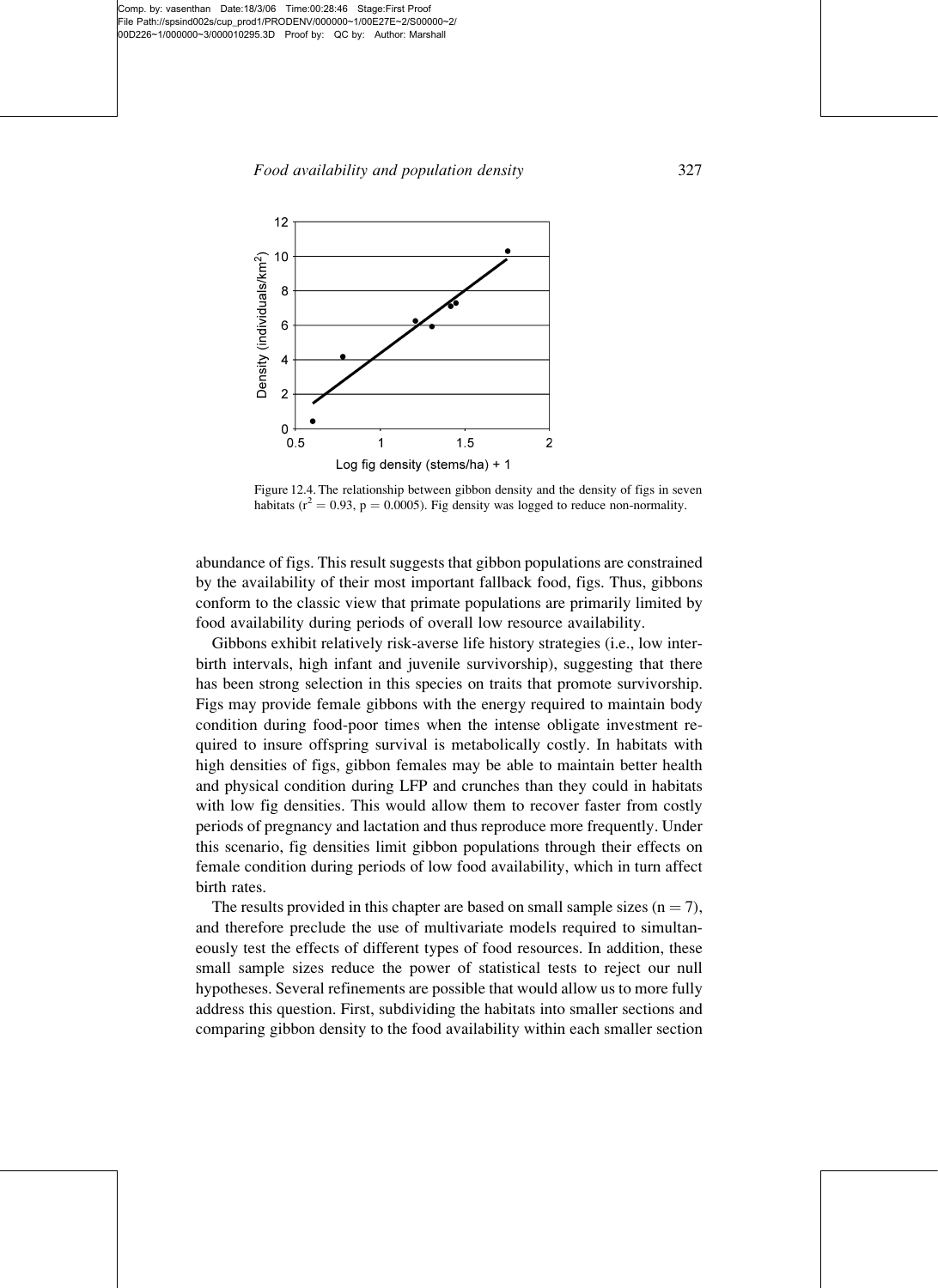# 328 Andrew J. Marshall and Mark Leighton

would increase our sample size and might provide sufficient data to conduct multivariate tests. Second, long-term demographic monitoring of groups of both species across the range of habitats found at GPNP would uncover temporal variation in birth and death rates that would shed light on the factors constraining population density. Third, formal demographic modeling would provide an opportunity to examine the actions of various regulatory mechanisms and their theoretical implications in more depth. Finally, the predictive power of the models proposed here could be tested using data from other sites.

### Broader applications and implications

Although there is broad general interest in identifying the factors that limit primate population density, attempts to do so have to date met with limited success. This is primarily due to the fact that the theoretical framework from which we examine these questions is underdeveloped. Few general hypotheses have been proposed about the role of various ecological variables as limiting factors on primate populations, and formal models that explicitly consider the effects of temporal and spatial variation in resource availability have yet to be developed for primates. In this chapter we suggest a conceptual approach that explicitly considers the importance of different classes of foods and stresses the importance of classifying food resources relative to overall resource availability. Although temporal variation in food availability is unusually pronounced at our site, and despite the fact that the importance of temporal fluctuations in resource ability is strongly related to the dietary adaptations of a species, this approach could be profitably applied at a wide range of sites. This methodology requires that one have long-term data on both primate population density and food availability. Fortunately, these data are collected regularly by primate fieldworkers, suggesting that data are available from a wide range of sites that could be used to test the general applicability of the hypotheses we propose here. Ideally, studies would examine the correlates of population density of the same species at several sites that are close in proximity but variable in quality (e.g., Chapman & Chapman, 1999).

Studies that advance our understanding of the ultimate constraints on primate populations have the potential for providing important information to conservation managers. For example, if the key food resources that regulate primate populations can be identified, then these tree and liana taxa can be spared during selective logging operations (Wasserman & Chapman, 2003). In addition, techniques that rapidly assess the quality of habitat for primates can be developed and used to either identify areas that deserve special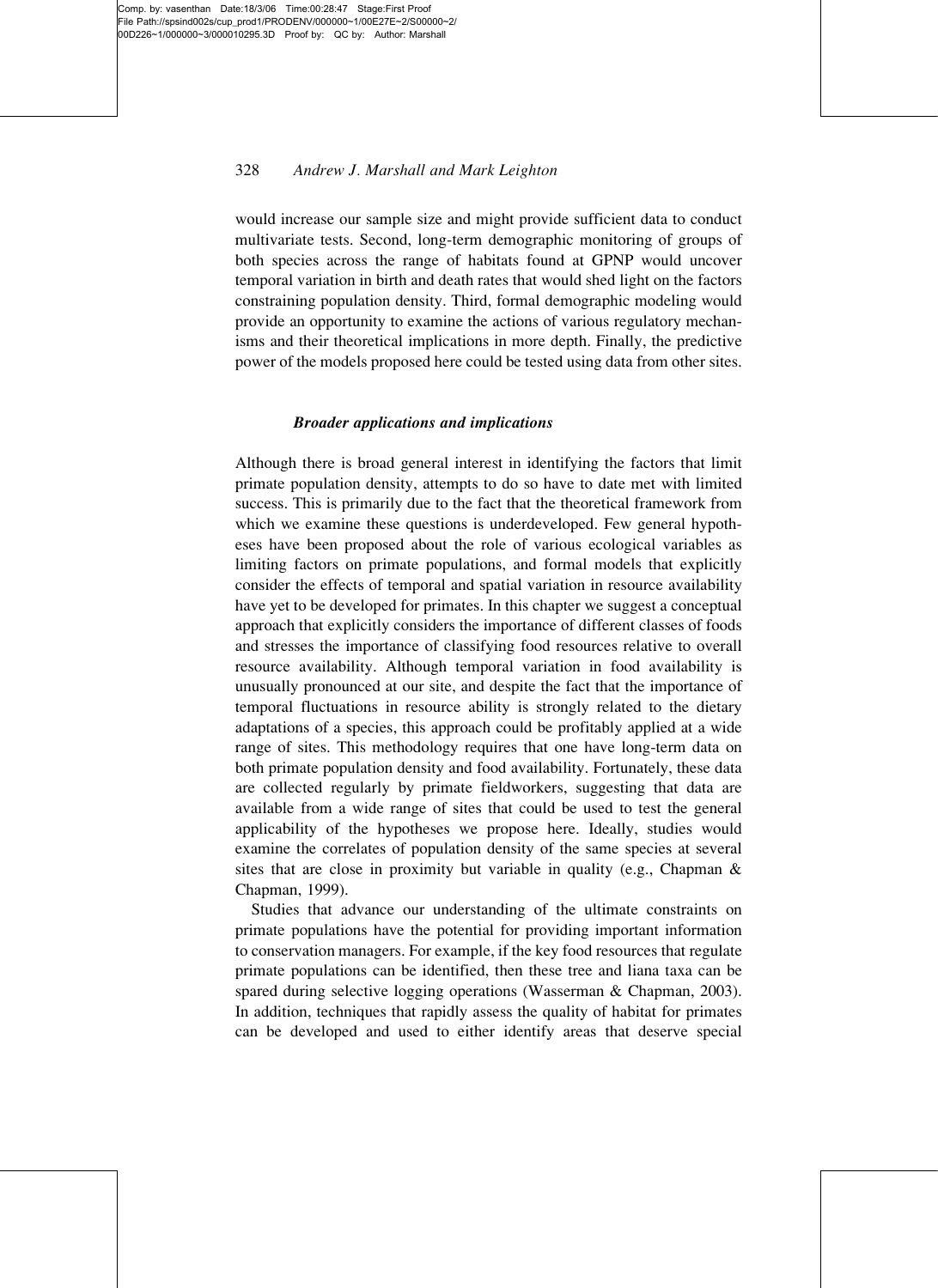conservation attention or to determine which of several areas are the most deserving of limited conservation funds. Finally, an understanding of the key factors constraining primate populations would suggest valuable ways to artificially manipulate carrying capacity in forests that have been degraded or are being specifically managed to maximize primate population size.

# Acknowledgments

Permission to conduct research at Gunung Palung National Park was kindly granted by the Indonesian Institute of Science (LIPI), the Directorate General for Nature Conservation (PHKA), and the Gunung Palung National Park Office (UTNGP). AJM gratefully acknowledges the support of the J. William Fulbright Foundation, the Louis Leakey Foundation, a Frederick Sheldon Traveling Fellowship, and the Department of Anthropology at Harvard University for funding fieldwork, and the Cora Du Bois Charitable Trust, the Department of Anthropology at Harvard University, and an Elliot Dissertation Completion Fellowship for financial support while writing his dissertation. Special thanks to John Harting for assistance with GIS mapping, and to three reviewers for helpful comments on this manuscript. In addition, AJM thanks T. Blondal, R. McClellan, N. Paliama, J. Whittle, and C. Yeager for friendship and logistical support throughout the course of his fieldwork in Indonesia. We appreciate the assistance and support of the many students, researchers, and field assistants who worked at Cabang Panti Research Station over the past two decades, particularly M. Ali A. K., Busran A. D., Morni, Hanjoyo, and Edward Tang, without whose help this work would not have been possible.

# References:

- Altmann, J., Hausfater, G., & Altmann, S. A. (1985). Demography of Amboseli baboons, 1963–1983. American Journal of Primatology, 8, 113–25.
- Appanah, S. (1981). Pollination in Malaysian primary forests. Malaysian Forester, 44, 37–42.
- Ashton, P. S., Givnish, T. J., & Appanah, S. (1988). Staggered flowering in the Dipterocarpaceae: new insights into floral induction and the evolution of mast fruiting in the aseasonal tropics. The American Naturalist, 132, 44–66.
- Buckland, S. T., Anderson, D. R., Burnham, K. P. et al. (2001). Introduction to Distance Sampling: Estimating Abundance of Biological Populations. Oxford: Oxford University Press.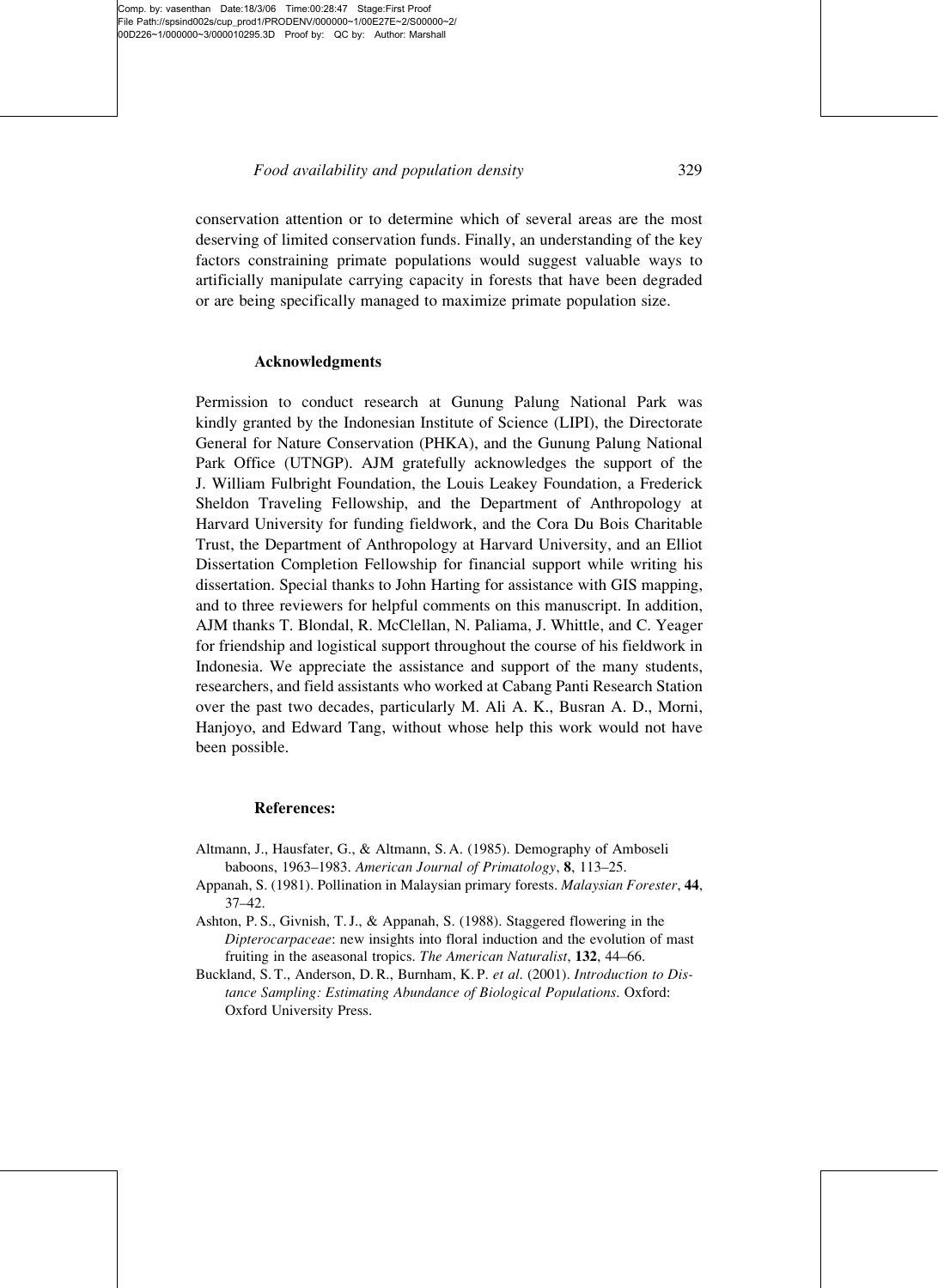#### 330 Andrew J. Marshall and Mark Leighton

- Caldecott, J. O. (1980). Habitat quality and populations of two sympatric gibbons (Hylobatidae) on a mountain in Malaya. Folia Primatologica, 33, 291–309.
- Cannon, C. H. & Leighton, M. (2004). Tree species distributions across five habitats in a Bornean rain forest. Journal of Vegetation Science, 15, 257–66.
- Cant, J. G. H. (1980). What limits primates? Primates, 21, 538–44.
- Chapman, C. A. & Chapman, L. J. (1999). Implications of small scale variation in ecological conditions for the diet and density of red colobus monkeys. Primates, 40, 215–31.
- Chapman, C. A., Gautier-Hion, A., Oates, J. F., & Onderdonk, D. A. (1999). African primate communities: determinants of structure and threats to survival. In Primate Communities, ed. J. G. Fleagle, C. H. Janson, & K. E. Reed, pp. 1–37. Cambridge: Cambridge University Press.
- Charnov, E. L. & Berrigan, D. (1993). Why do female primates have such long lifespans and so few babies? Evolutionary Anthropology, 1, 191–4.
- Conklin-Brittain, N. L., Wrangham, R. W., & Hunt, K. D. (1998). Dietary response of chimpanzees and cercopithecines to seasonal variation in fruit abundance. II. Macronutrients. International Journal of Primatology, 19, 971–98.
- Curran, L. M. & Leighton, M. (2000). Vertebrate responses to spatiotemporal variation in seed production of mast-fruiting Dipterocarpaceae. Ecological Monographs, 70, 101–28.
- Davies, A. G. (1994). Colobine populations. In Colobine Monkeys: Their Ecology, Behaviour and Evolution, ed. A. G. Davies & J. F. Oates, pp. 285–310. Cambridge: Cambridge University Press.
- Dittus, W. P. J. (1979). The evolution of behaviors regulating density and age-specific sex ratios in a primate population. Behaviour, 69, 265–302.
- Foster, R. B. (1974). Seasonality of fruit production and seed fall in a tropical forest ecosystem in Panama. Unpublished Ph.D. thesis, Duke University. Cited in J. G. H. Cant (1980), What limits primates?, Primates, 21, 538–44.
- Ganzhorn, J. U. (1992). Leaf chemistry and biomass of folivorous primates in tropical forests: test of a hypothesis. Oecologia, 91, 540–7.
- Groves, C. P. (1984). A new look at the taxonomy and phylogeny of the gibbons. In The Lesser Apes: Evolutionary and Behavioural Biology, ed. H. Preuschoft, D. J. Chivers, W. Y. Brockelman, & N. Creel, pp. 542–61. Edinburgh: Edinburgh University Press.
	- (2001). Primate Taxonomy. Washington, DC: Smithsonian Institution Press.
- Gupta, A. K. & Chivers, D. J. (1999). Biomass and use of resources in south and southeast Asian primate communities. In Primate Communities, ed. J. G. Fleagle, C. H. Janson, & K. E. Reed, pp. 38–54. Cambridge: Cambridge University Press.
- Hausfater, G. (1975). Dominance and reproduction in baboons (Papio cynocephalus): a quantitative analysis. In Contributions to Primatology, Volume 7, ed. A. H. Schultz, D. Stark, & F. S. Szalay, pp. 1–150. Basel: Karger.
- Janson, C. H. & Chapman, C. A. (1999). Resources and primate community structure. In Primate Communities, ed. J. G. Fleagle, C. H. Janson, & K. E. Reed, pp. 237–67. Cambridge: Cambridge University Press.
- Janzen, D. H. (1974). Tropical blackwater rivers, animals, and mast fruiting by the Dipterocarpaceae. Biotropica, 6, 69–103.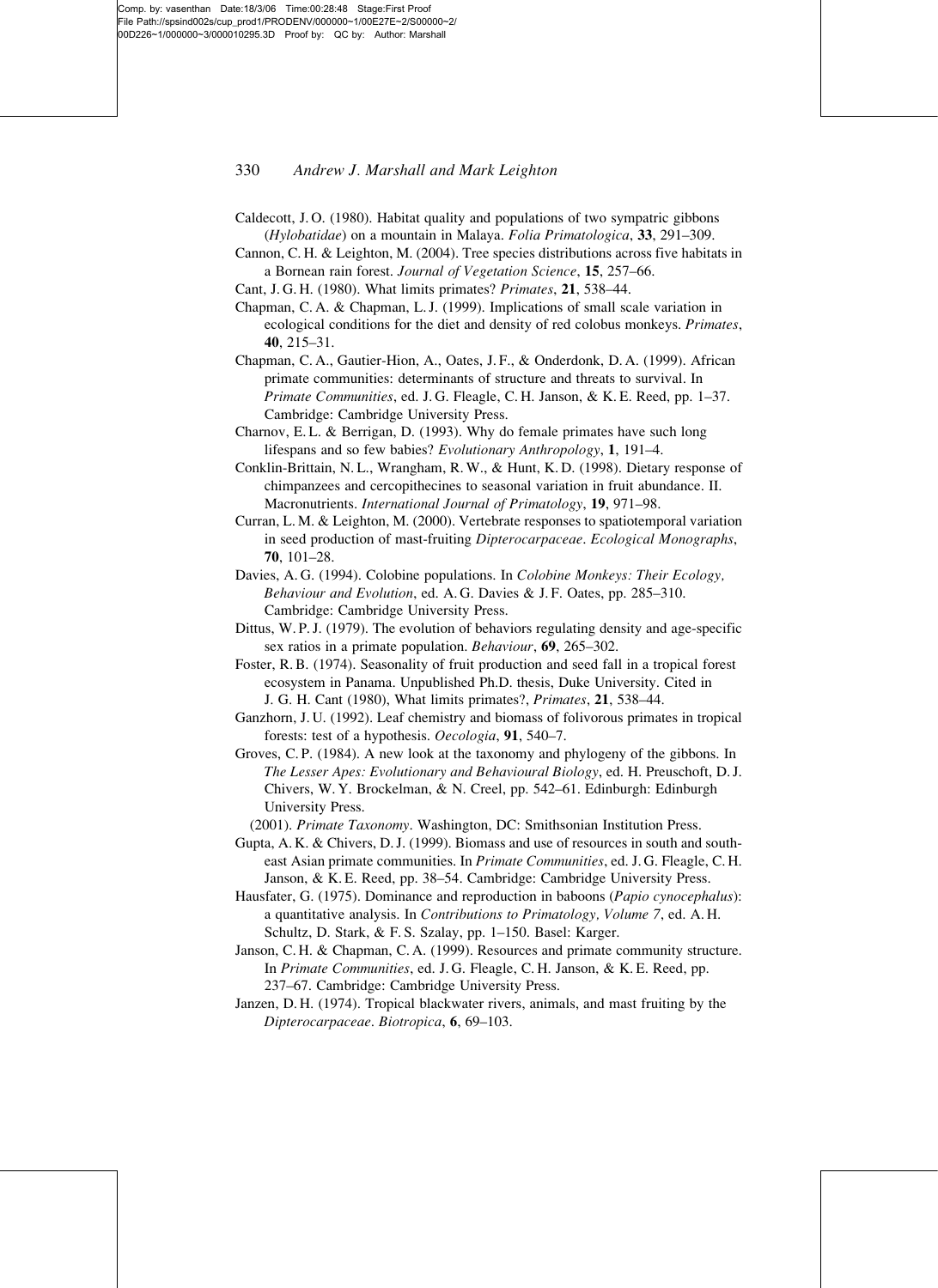#### Food availability and population density 331

- Knott, C. D. (1998). Changes in orangutan caloric intake, energy balance, and ketones in response to fluctuating fruit availability. International Journal of Primatology, 19, 1061–79.
- Laman, T. G. & Weiblen, G. D. (1998). Figs of Gunung Palung National Park (West Kalimantan, Indonesia). Tropical Biodiversity, 5, 245–97.
- Lee, P. C. & Hauser, M. D. (1998). Long-term consequences of changes in territory quality on feeding and reproductive strategies of vervet monkeys. Journal of Animal Ecology, 67, 347–58.
- Legendre, P. (2001). Model II regression User's Guide. Montreal: Département de sciences biologiques, Université de Montréal.
- Legendre, P. & Legendre, L. (1998). Numerical Ecology, 2nd edn. Amsterdam: Elsevier.
- Leighton, D. R. (1987). Gibbons: territoriality and monogamy. In Primate Societies, ed. B. B. Smuts, D. L. Cheney, R. M. Seyfarth, R. W. Wrangham, & T. T. Struhsaker, pp. 135–45. Chicago, IL: University of Chicago Press.
- Leighton, M. (1993). Modeling dietary selectivity by Bornean orangutans: evidence for integration of multiple criteria in fruit selection. International Journal of Primatology, 14, 257–313.
- Leighton, M. & Leighton, D. (1983). Vertebrate responses to fruiting seasonality within a Bornean rain forest. In Tropical Rain Forests: Ecology and Management, ed. S. L. Sutton, T. C. Whitmore, & A. C. Chadwick, pp. 181-96. Boston: Blackwell Scientific Publications.
- Manly, B. F. J. (1997). Randomization, Bootstrap and Monte Carlo Methods in Biology, 2nd edn. London: Chapman and Hall.
- Manly, B. F. J., McDonald, L. L., Thomas, D. L., McDonald, T. L., & Erikson, W. P. (2002). Resource Selection by Animals: Statistical Design and Analysis for Field Studies, 2nd edn. London: Kluwer Academic Publishers.
- Marshall, A. J. (2004). Population Ecology of Gibbons and Leaf Monkeys across a Gradient of Bornean Forest Types. Unpublished Ph.D. thesis, Harvard University.
- Marshall, J. T. & Sugardjito, J. (1986). Gibbon systematics. In Comparative Primate Biology, Volume 1: Systematics, Evolution, and Anatomy, ed. D. R. Swindler & J. Erwin, pp. 137–85. New York, NY: Alan R. Liss.
- Mather, R. J. (1992). A Field Study of Hybrid Gibbons in Central Kalimantan, Indonesia. Unpublished Ph.D. thesis, University of Cambridge. Cited in D. J. Chivers (2001). The swinging singing apes: fighting for food and family in far-east forests, In The Apes: Challenges for the  $21^{st}$  Century, Conference Proceedings of the Brookfield Zoo, pp. 1–28, Chicago, IL: Chicago Zoological Society.
- McConkey, K. R., Aldy, F., Ario, A., & Chivers, D. J. (2002). Selection of fruit by gibbons (Hylobates muelleri x agilis) in the rain forests of Central Borneo. International Journal of Primatology, 23, 123–45.
- McKey, D. B. (1978). Soils, vegetation, and seed-eating by black colobus monkeys. In The Ecology of Arboreal Folivores, ed. G. G. Montgomery, pp. 423–37. Washington, DC: Smithsonian Institution Press.
- Medway, L. (1972). Phenology of a tropical rain forest in Malaya. Biological Journal of the Linnean Society, 4, 117–46.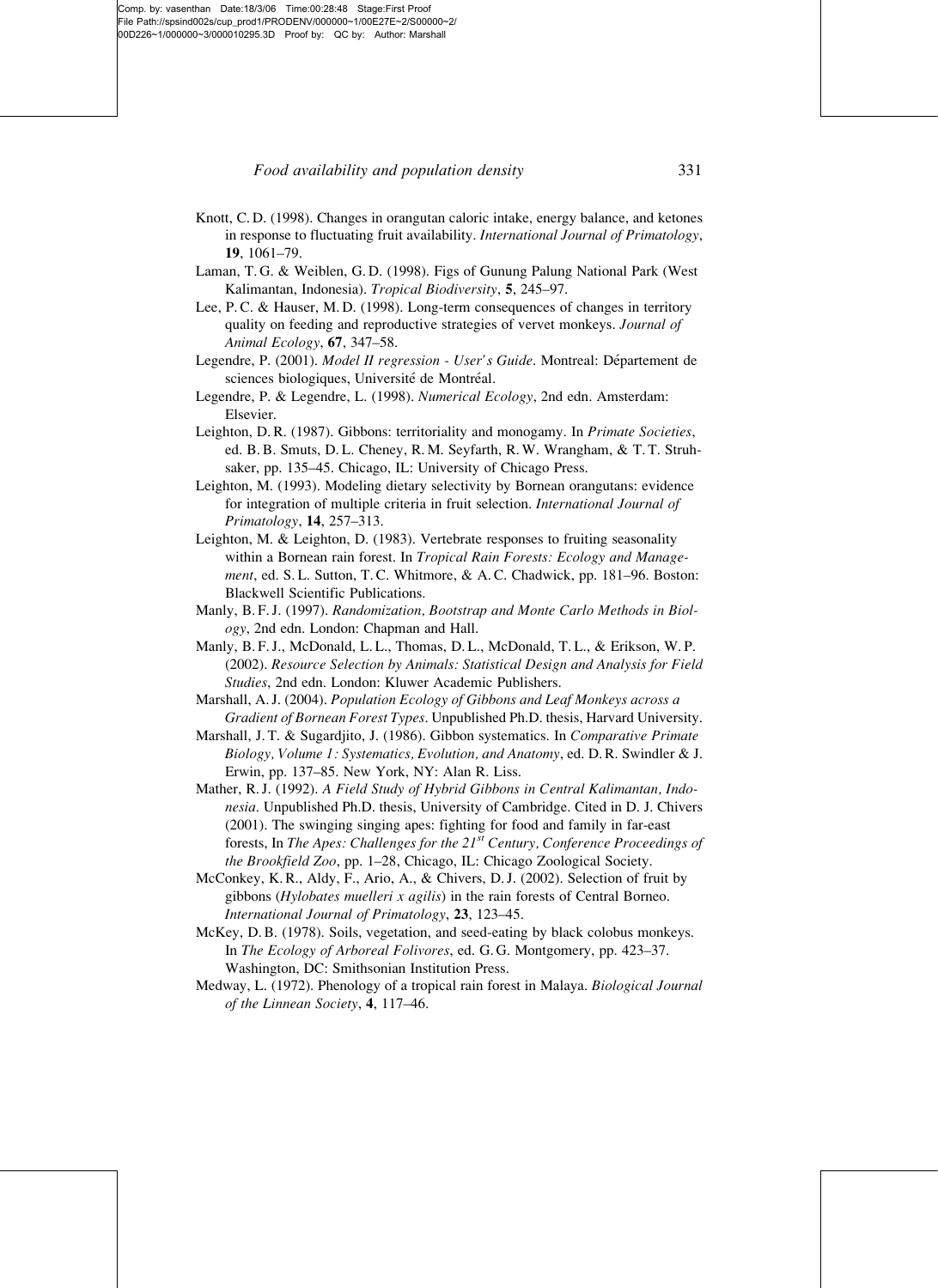### 332 Andrew J. Marshall and Mark Leighton

- Milton, K. (1982). Dietary quality and demographic regulation in a howler monkey population. In The Ecology of a Tropical Forest, ed. E. G. Leigh, A. S. Rand, & D. M. Windsor, pp. 273–89. Washington, DC: Smithsonian Institution Press.
- Mitani, J. C. (1990). Demography of agile gibbons (Hylobates agilis). International Journal of Primatology, 11, 411–24.
- Ng, F. S. P. (1978). Tree Flora of Malaya, Volume 3. London: Longman.

(1989). Tree Flora of Malaya, Volume 4. London: Longman.

- Oates, J. F. (1987). Food distribution and foraging behavior. In Primate Societies, ed. B. B. Smuts, D. L. Cheney, R. M. Seyfarth, R. W. Wrangham, & T. T. Struhsaker, pp. 197–209. Chicago, IL: University of Chicago Press.
- Oates, J. F., Whitesides, G. H., Davies, A. G. et al. (1990). Determinants of variation in tropical forest primate biomass: new evidence from West Africa. Ecology, 71, 328–43.
- O'Brien, T. G., Kinnaird, M. F., Dierenfeld, E. S. et al (1998). What's so special about figs? Nature, 392, 668.
- Olupot, W., Chapman, C. A., Brown, C. H., & Waser, P. M. (1994). Mangabey (Cercocebus albigena) population density, group size, and ranging: a twenty-year comparison. American Journal of Primatology, 32, 197–205.
- Sokal, R. R. & Rohlf, F. J. (1981). Biometry. New York, NY: W H. Freeman.
- Stephens, D. W. & Krebs, J. R. (1986). Foraging Theory. Princeton, NJ: Princeton University Press.
- Struhsaker, T. T. (1973). A recensus of vervet monkeys in the Masai-Amboseli Game Reserve, Kenya. Ecology, 54, 930–2.
- (1999). Primate communities in Africa: the consequences of long-term evolution or the artifact of recent hunting? In Primate Communities, ed. J. G. Fleagle, C. H. Janson, & K. E. Reed, pp. 289–94. Cambridge: Cambridge University Press.
- Terborgh, J. (1986). Keystone plant resources in the tropical forest. In Conservation Biology: The Science of Scarcity and Diversity, ed. M. Soulé, pp. 330-44. Sunderland: Sinauer.
- Terborgh, J. W. & van Schaik, C. P. (1987). Convergence vs. nonconvergence in primate communities. In Organization of Communities, Past and Present, ed. J. H. R. Gee & P. S. Giller, pp. 205–26. Oxford: Blackwell Scientific.
- Thomas, L., Laake, J. L., Strindberg, S. et al. (2002). Distance 4.0 Release 2. Research Unit for Wildlife Population Assessment, University of St. Andrews.
- van, C. P. Schaik (1986). Phenological changes in a Sumatran rain forest. journal of Tropical Ecology, 2, 327–47.
- van Schaik, C. P. & Knott, C. D. (2001). Geographic variation in tool use on Neesia fruits in orangutans. American Journal of Physical Anthrology, 114, 331–42.
- van Schaik, C. P. & van Noordwijk, M. A. (1985). Interannual variability in fruit abundance and the reproductive seasonality in Sumatran long-tailed macaques (Macaca fascicularis). Journal of Zoology, London (A), 206, 533–49.
- Wasserman, M. D. & Chapman, C. A. (2003). Determinants of colobine monkey abundance: the importance of food energy, protein, and fibre content. Journal of Animal Ecology, 72, 650–9.
- Webb, C. O. (1998). Seedling Ecology and Tree Diversity in a Bornean Rain Forest. Unpublished Ph.D. thesis, Dartmouth College.